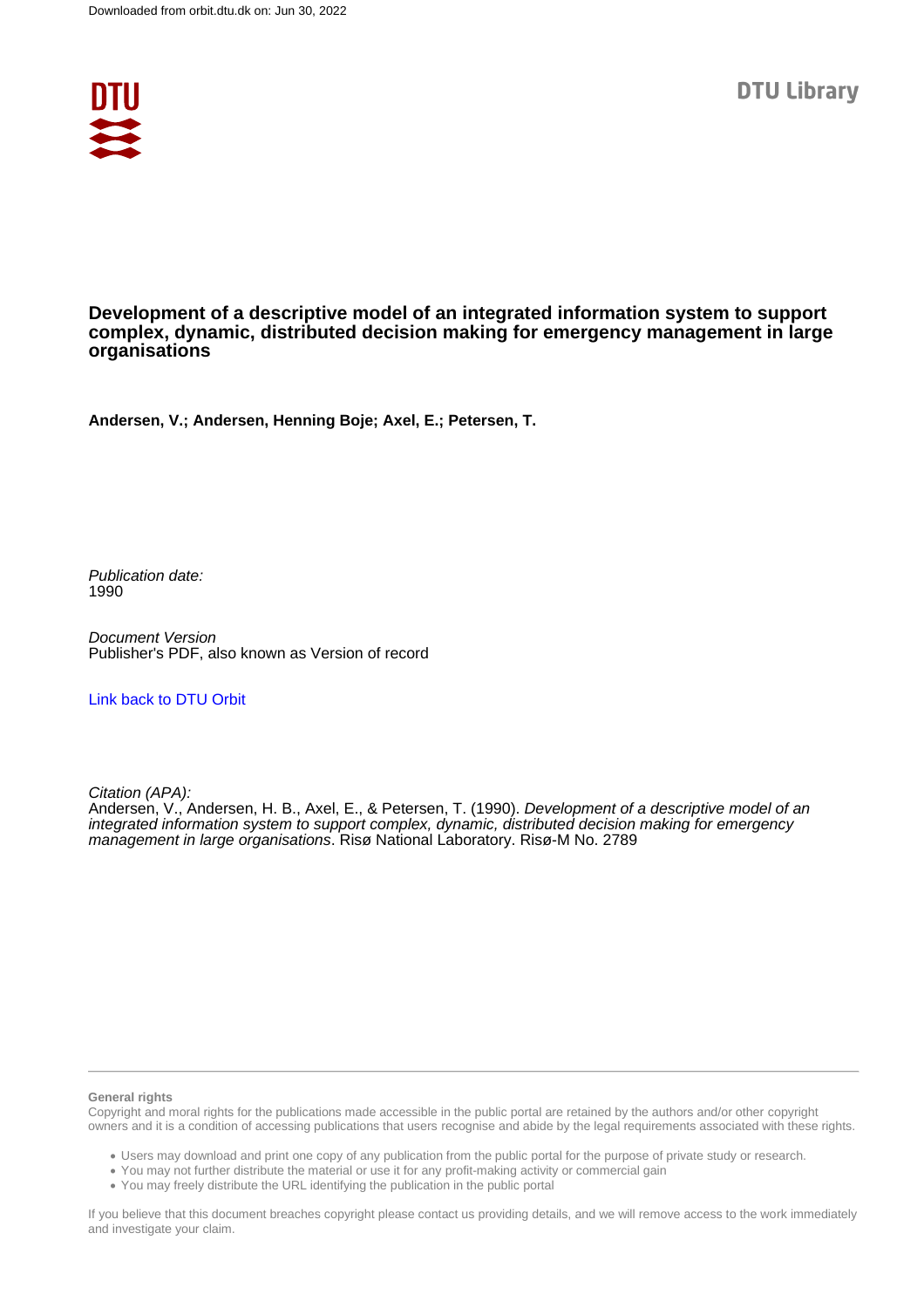DK9000445

Risø-M-2789



# **Development of a Descriptive Model of an Integrated Information System**

**To Support Complex, Dynamic, Distributed Decision Making for Emergency Management in Large Organisations** 

**The ISEM-Group** 

**prepared** by **V.** Andersen, **H.B.** Andersen, E. Axel, **and** T. Petersen

**Risø National Laboratory, DK-4000 Roskilde, Denmark January 1990**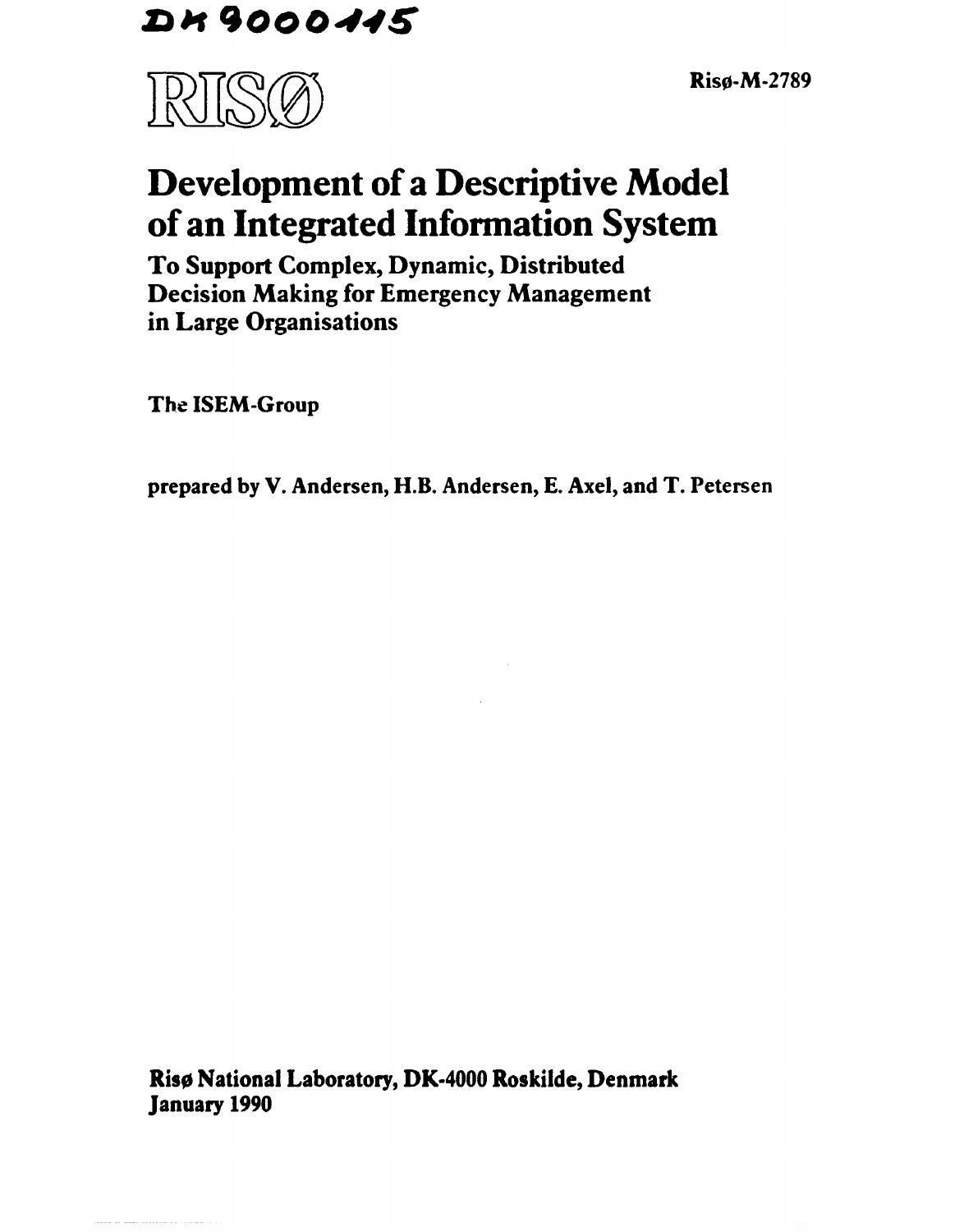Risø-M-2789

**DEVELOPMENT OF A DESCRIPTIVE MODEL OF AN INTEGRATED INFORMATION SYSTEM TO SUPPORT COMPLEX, DYNAMIC, DISTRIBUTED DECISION MAKING FOR EMERGENCY MANAGEMENT IN LARGE ORGANISATIONS.** 

The ISEM-group(\*)

prepared by V. Andersen, H.B. Andersen, E. Axel, and T. Petersen. Risø National Laboratory, DK 4000, Roskilde, Denmark.

#### **ABSTRACT**

A short introduction will be given to the European (ESPRIT II) project, "IT Support for Emergency Management - ISEM". The project is aimed at the development of an integrated information system capable of supporting the complex, dynamic, distributed decision making in the management of emergencies. The basic models developed to describe and construct emergency management organisations and their preparedness have been illustrated, and it has been stated that similarities may be found even in emergency situations that originally are of quite different nature.

January 1990 Risø National Laboratory, DK-4000, Denmark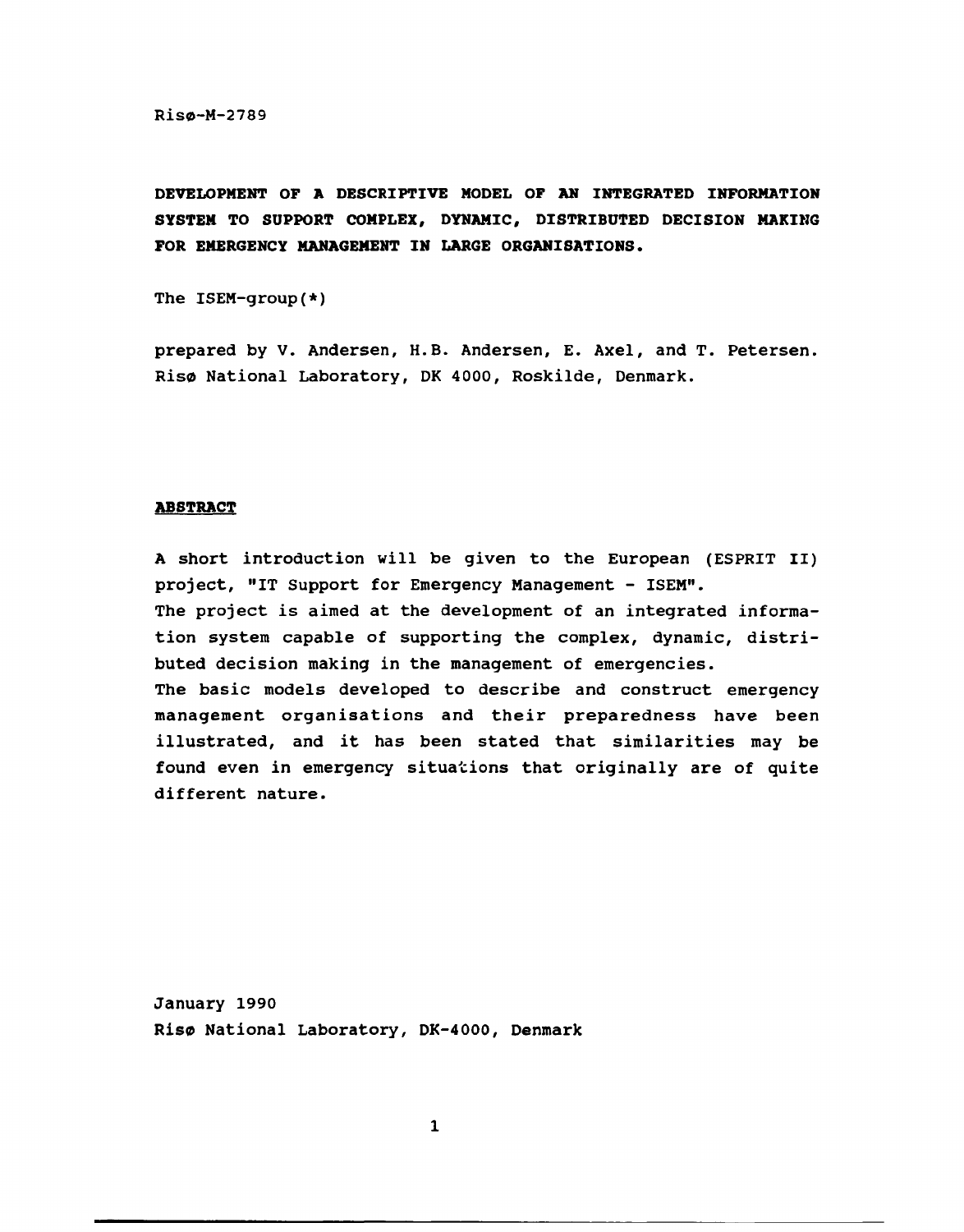This publication presents part-results of the European, ESPRIT II project, "IT Support for Emergency Management - ISEM" accomplished by the ISEM-group.

ISBN 87-550-1529-8 ISSN 0418-6435

Grafisk Service Risø 1990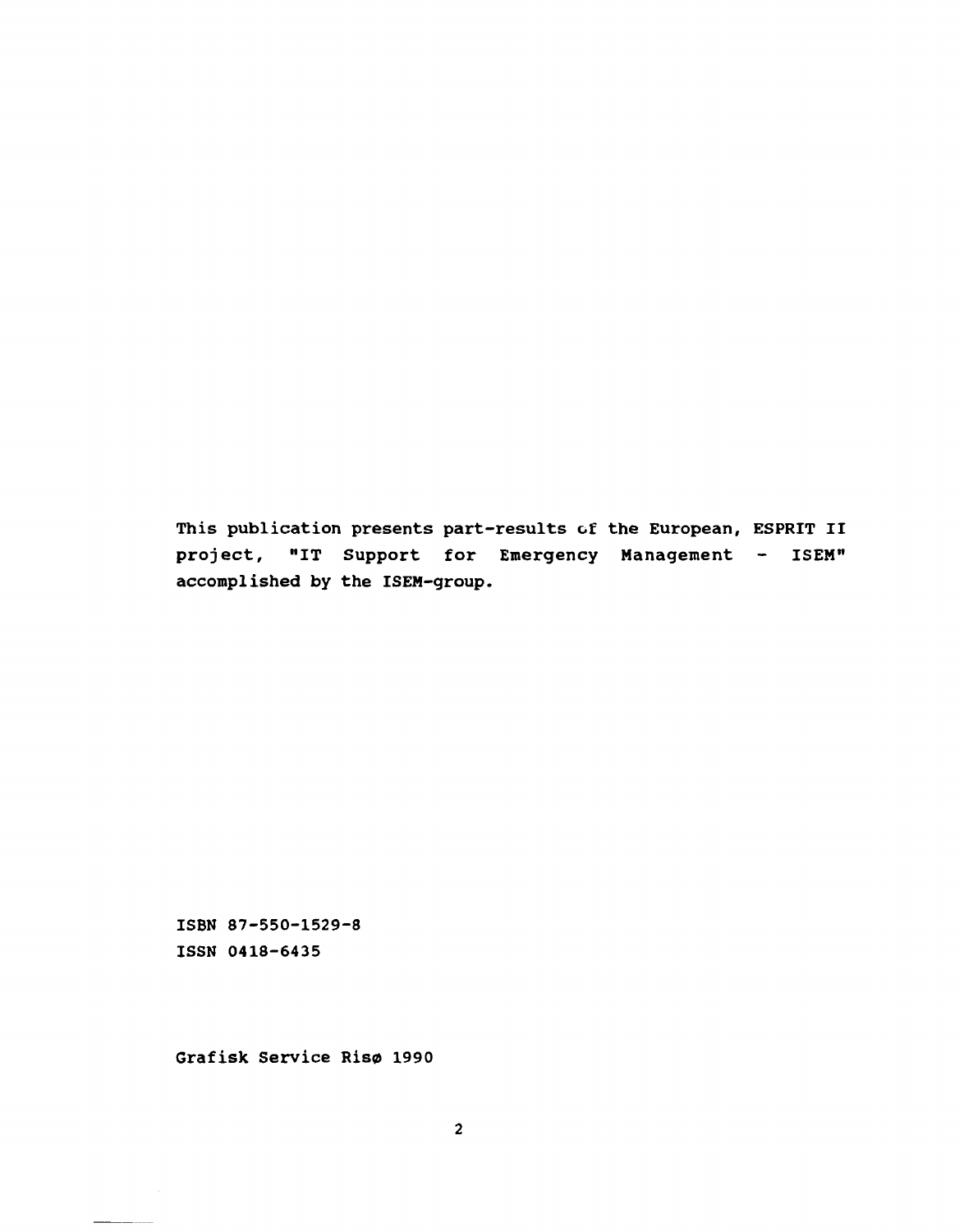# **TABLE OP CONTENTS**

# Page

| 2. User requirements for an emergency management system 7  |  |
|------------------------------------------------------------|--|
|                                                            |  |
| 4. Description of the ISEM Organisational Model 9          |  |
| 4.1 The ISEM Organisational Model for specific classes. 11 |  |
| 4.2 Identification of general and specific functions 14    |  |
| 5. The Information Flow Model 15                           |  |
|                                                            |  |
|                                                            |  |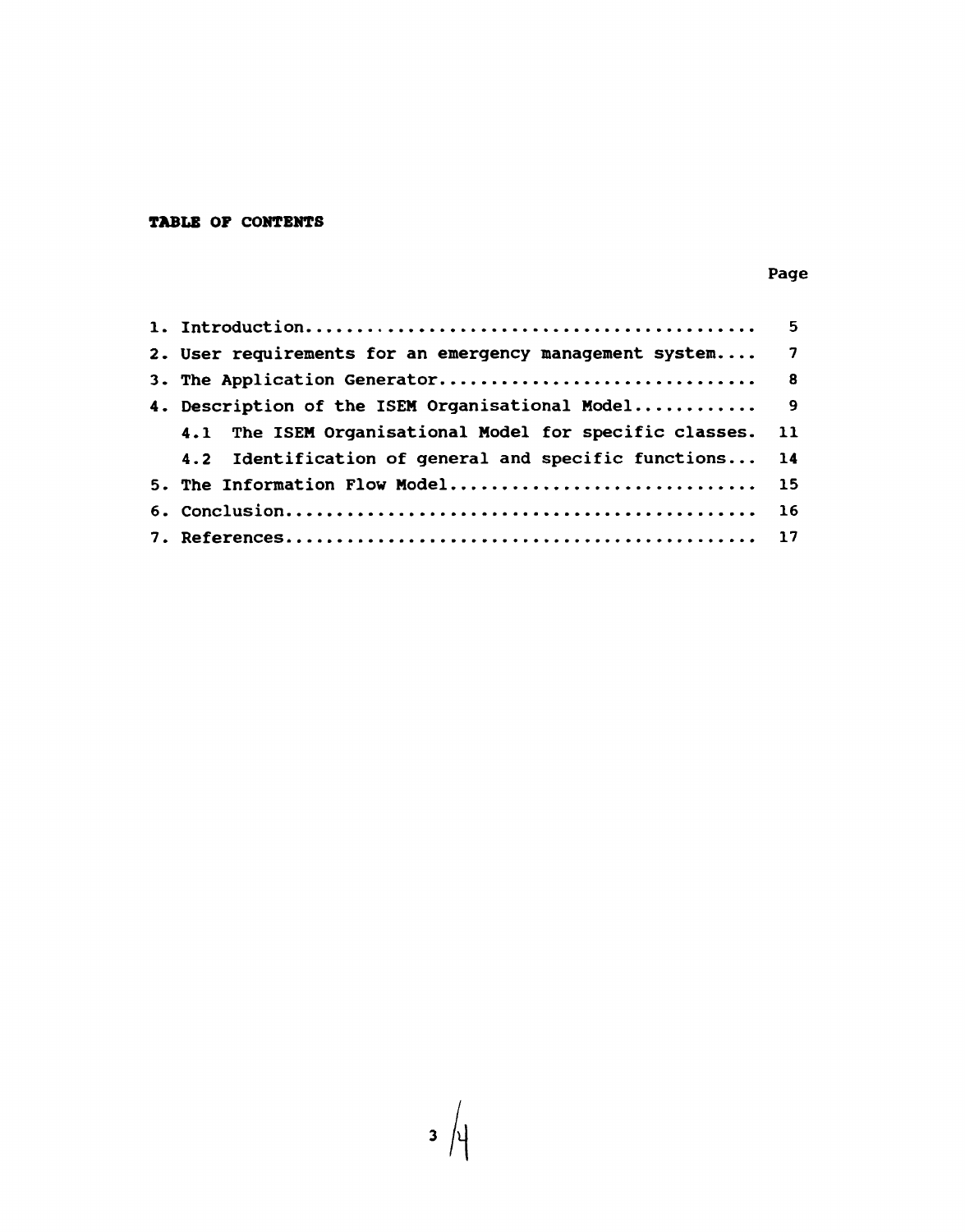# **1. Introduction**

The potential risk of critical situations at industrial plants, still increasing in size, has drawn increased attention to emergency organisations coping with such situations. Experience gained from previous incidents and emergency drills has revealed the complexity that must be faced in making these organisations work properly. A well-functioning preparedness system puts heavy demands on communication, the accessibility of knowledge, conditions of competence, and decision making.

Two of the more often quoted cases of nuclear accidents are the Three-Mile Island accident in the United States in 1979 and the Chernobyl accident in the Soviet Union in 1986.

The potential risk and emergencies caused by the chemical industry has been revealed clearly by the Bhopal accident in India, the Seveso accident in Italy, and the pollution of the Rhine caused by the fire at Sandoz in Switzerland.

In process industries of various types, there are a number of similarities in the potential emergencies. Some of the subsystems and components in the processes are very similar; thus their failure mechanisms can also be similar. Partly the similarities is due to the fact that most process industry plants have fairly large amount of energy and chemicals stored in the processes, and in the emergency their effect may be spread outside the plant itself.

In order to develop a general integrated decision support system for these situations, using modern information technology for support of emergency management, there is an interest to identify common characteristics of emergencies in various applications. The following list attempts to summarise some of the similarities

- the systems are complex,
- there are several different organisations involved,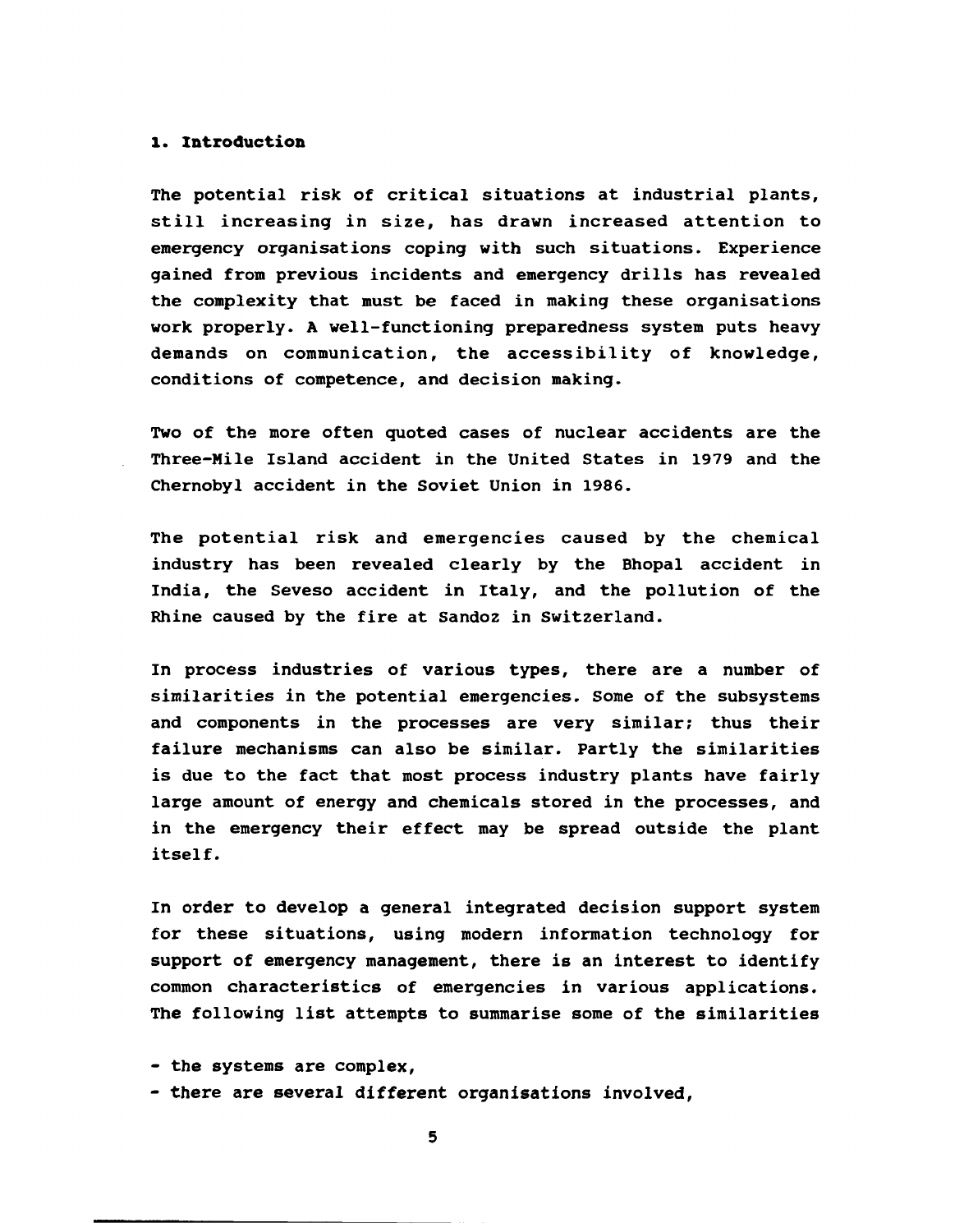- **managing the emergencies needs efficient communication,**
- **the emergencies evolve in real-time.**

**The emergencies that could be considered may include emergencies of several types. In the proposal of the ISEM project three demonstrations were? suggested:** 

- in the service industry in relation to large computer facili**ties including complex networks,**
- **in a hazardous chemical industry with potential release of toxic substances, and**
- **in a nuclear power installation with potential release of radioactive material.**

**Due to budget limitations it was decided to focus on the first and the latter.** 

**Nevertheless, as market related information was analysed in more detail, it seemed that the service industry is not sufficiently matured in its present form to benefit from a comprehensive IT supported management system. Therefore, the project has turned to the chemical industry from which a great deal of interest has been received, and the direct target for ISEM will be industries where high concentrations of energy and/or chemicals can be the basis for major and hazardous releases with a resulting threat to human lives and property.** 

**However, a different new potential area of interest in the service industry may show up following the on-going internationalisation of large co-operations, accompanied by a new distribution of work among the various geographically distributed operating units. As a consequence of this some thoughts concerning the service industry have been presented in this report to show the similarities between the service industry and the process industry in relation to emergency management.** 

**Specific examples in the service industry where emergency management could be useful in the future are banks and insurance compa-**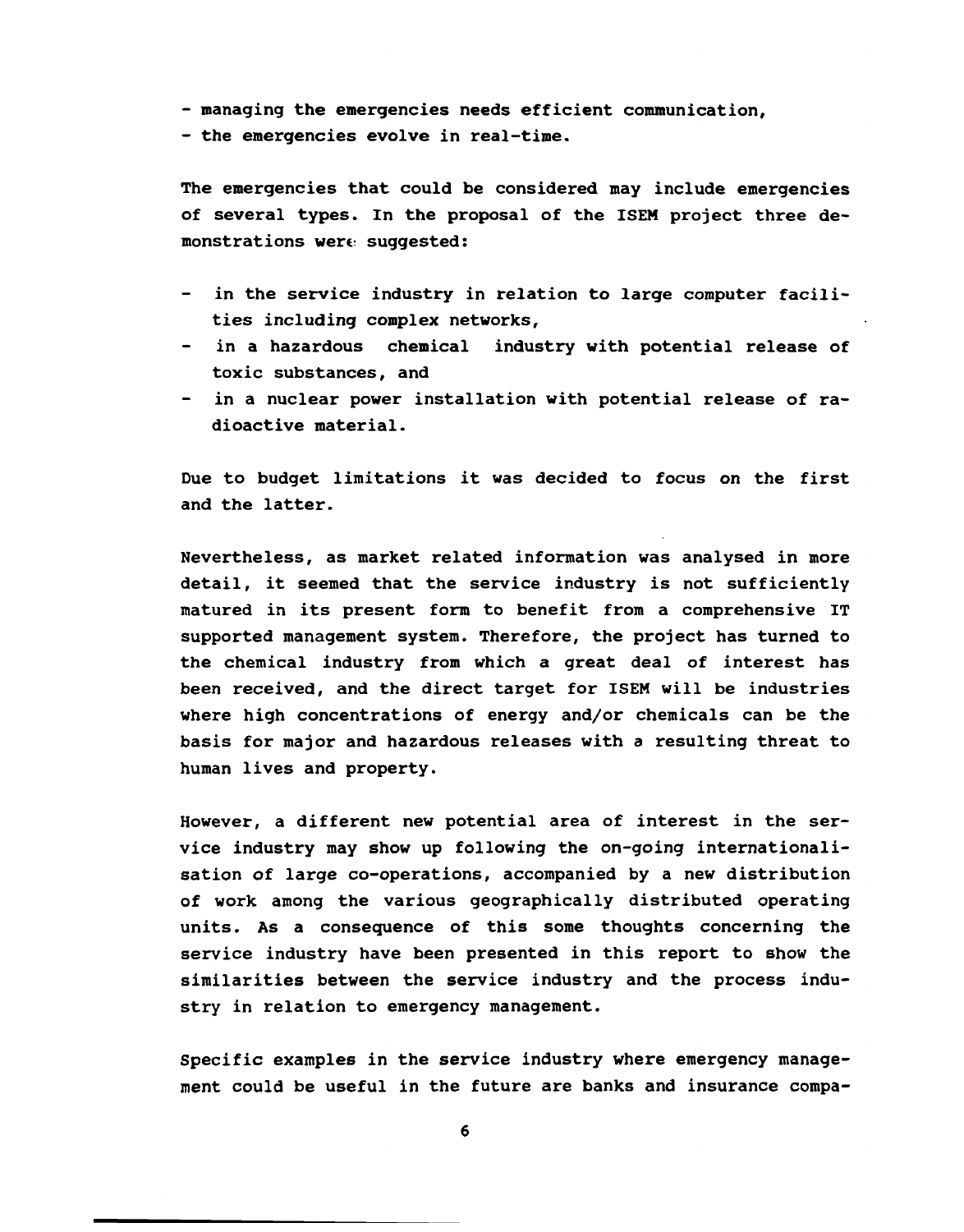nies. This group has been alarmed about the disclosure how easy it seems to be for unauthorised people to manage to access even sensitive data bases or programmes. As one of the aims of the project is to reason about, e.g., incoming informations from sensors, the results from these tasks may be exploited as tools to raise the security and safety of data processing environments by protecting them against access of unauthorised users. From the well understood habitude of these unauthorised users their effort to access the systems can be discovered in a similar way to the discovery of faulty sensor data.

So, it seems - and will be further investigated in this project that similarities may be found even in emergency situations that originally are of quite different nature.

Furthermore, experience in nowadays severe accidents shews that emergency situations that previously were expected to be of local nature are now crossing national borders and having an influence several hundred kilometres from the source. Hence it seems rational to introduce joint international efforts in developing systems able to support emergency management. On this background the ISEM project has been started in January 1989 in the framework of ESPRIT2. It is partly based on a Nordic program,  $NKA/INF<sup>1</sup>$ .

# **2. User requirements for an emergency management system**

For all emergency management systems user requirements may be specified in a common way. The system shall:

- collect the measurement data that are needed and useful,
- keep records of the present state of the system,
- give useful information about the current state and on the level of service offered by the system,
- keep a record of the recent action that might not yet have visible effects due to delays in the processes being observed,
- reach the right organisations in the intended order,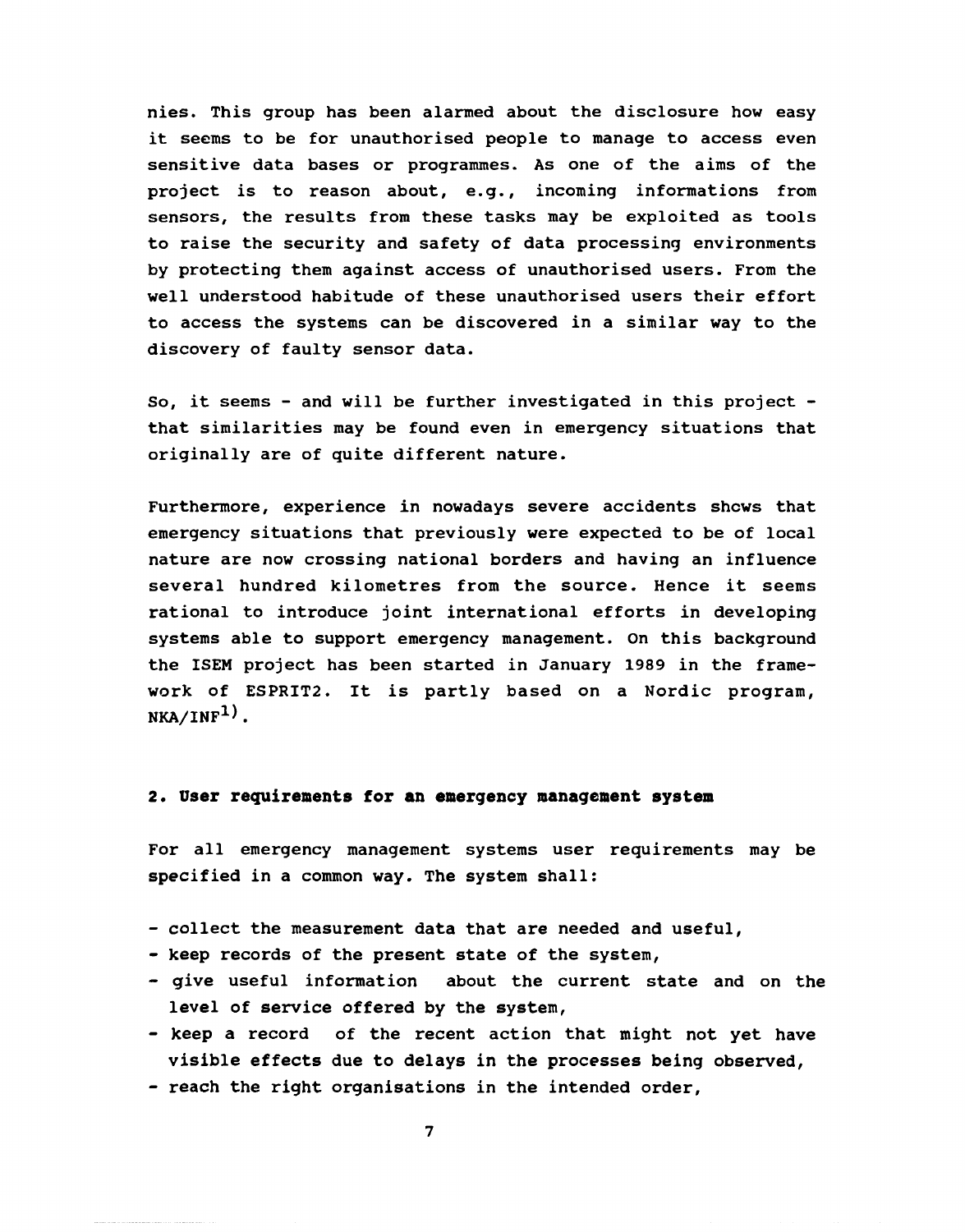- produce guidance for the operator and the decision-maker,
- help to co-ordinate actions,
- monitor the plans and actions to determine how well actions follow the plans,
- provide support for reaching consistency of decisions,
- adapt dynamically to the current situation,
- *-* remind the operator periodically to check the situation and trends at critical parts,
- be able to trace the arguments behind each action it suggests,
- include preparedness plans,
- include access to existing customer's data bases or other relevant data bases available.

Even if we benefit from the similarities in emergency situations, each emergency system developed should - to give the highest efficiency - be adapted to a given type of an emergency.

Aiming for this, the main features to be developed will be an Application Generator presenting a set of more or less fixed procedures and software tools for generating a distributed decision support system as an ISEM end product. Within the Application Generator an organisational model and an information flow model are the basis for the construction of the support system. A model of the Application Generator is shown in Figure 1.

# **3. The Application Generator.**

The Application Generator is expected to be one of the main products of the ISEM project. It is partly a software product that consists of an "Emergency Management Knowledge Base" and software tools for two distinct categories: (1) "System Building Tools" for the purpose of producing emergency management systems, and (2) "End Product Tools" which are incorporated in the Emergency Management (EM) system to support the user of a system that has been produced by the Application Generator.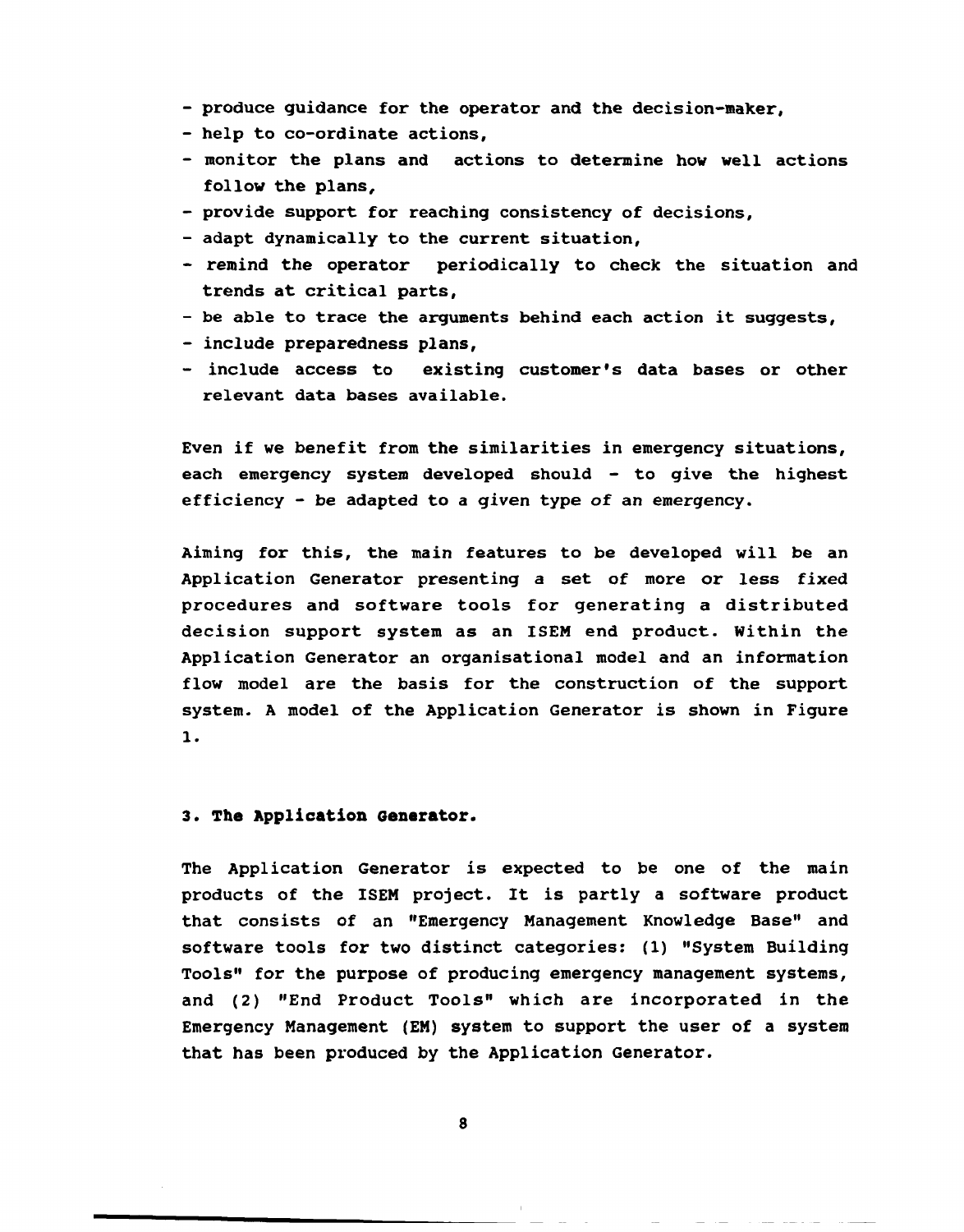An overall view of the Application Generator is given by the illustration in Figure 1, which combines input from VTT, ADV/ORGA and Risø, (see the list of the ISEM-group) . This indicates the final Application Generator used by the knowledge engineer developing an emergency management system for a specific customer. By use of the two sets of tools, the "System Building Tools" and the "End Product Tools", combined with the "ISEM Emergency Management Knowledge" the Application Generator will be capable of turning user requirements into an Emergency Management system for a given application and a given country.

The intention is to learn from each emergency management system being built by adding new and suitable information to the "ISEM Emergency Management Knowledge" base. The type of information used for this purpose will be specific requirements from the actual customer that have proven to have general value, and as such might be usable for later development of emergency management systems. Nevertheless, the basic tools to be included in the Emergency Management Knowledge will be an "Organisational Model" and an "Information Flow Model" developed in the ISEM project. The following section will be concerned with the organisational model, which is used to specify the agents to be involved in an emergency situation, how to organise the agents, and how to specify the tasks they have to perform.

# **4. Description of the ISEM Organisational Model**

An overview of the ISEM organisational model has been given in Figure 2. This Figure indicates different levels of generality: The generic chart, the charts of classes, and the charts of particular instances. Each level represents **a** description of the organisational model, the upper levels having a more general validity than the lower ones.

The generic representation at the top level, illustrated in Figure 3, determines **the** relevant concepts of identifying an emergency management **organisation** in general terms, **including**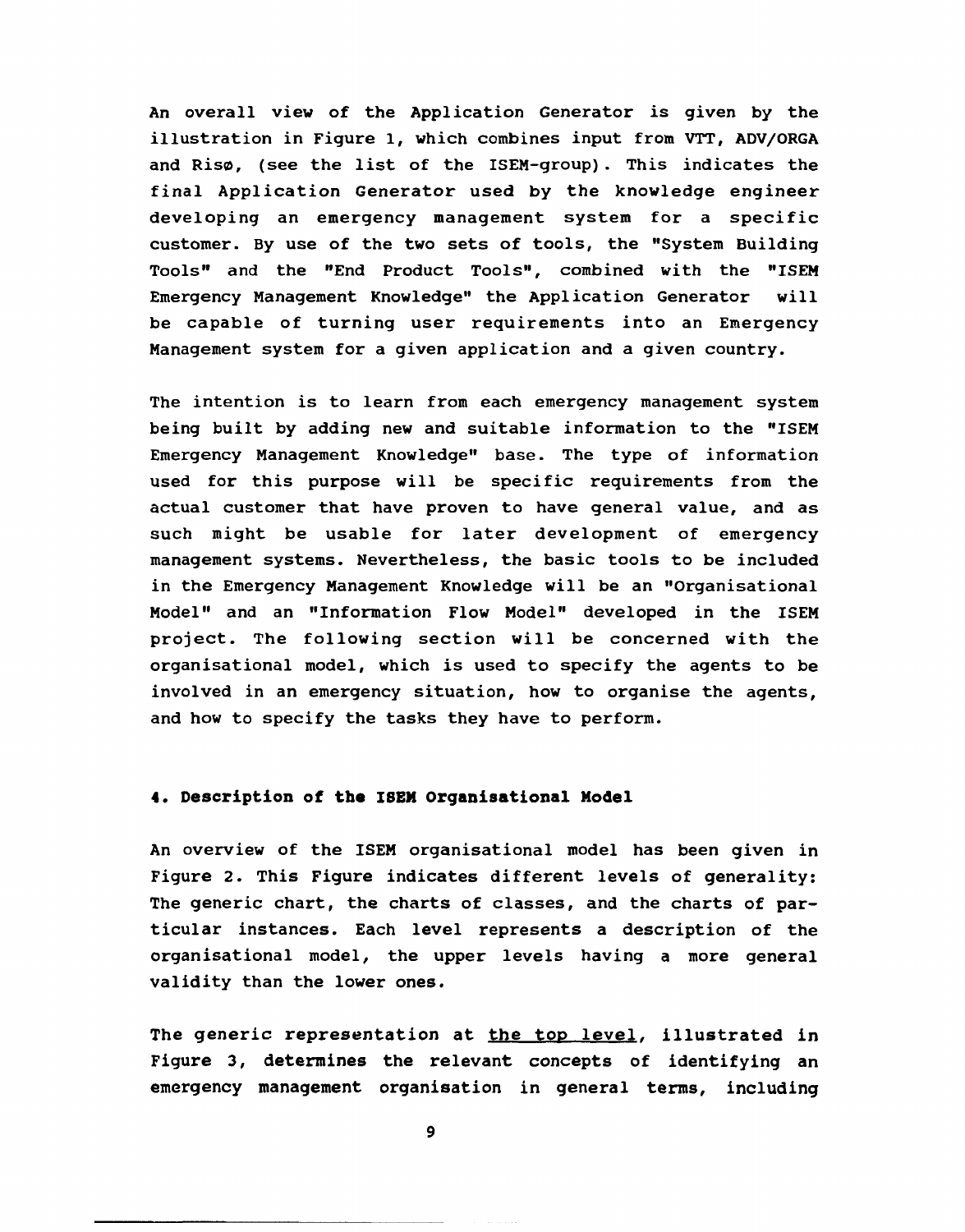**open lists of goals and extent of authority, respectively. This description is meant to cover all possible kinds of emergencies.** 

**The two charts at the middle level represent descriptions of classes of emergencies. It is suggested that the organisational set-up for emergency management can be divided into classes by the goals involved and by the extent of authority of the organisational units involved.** 

**We have found that the organisational set-up for emergency management in process industries, exemplified by Nuclear Power Plants, is characterised by** 

- **the goals involved: economic operation, plant integrity, and public protection,**
- **the extent of authority involved concerning: on site, off site and national. These levels may even be extended by a regional and/or an international level.**

**We have designed a chart to represent this class of organisational set-up's, see Figure 4.** 

**We have likewise found that the organisational set-up for emergency management in service/network industries is characterised by** 

- **the goals involved: economic operation, protection of installation systems, of the company, and of conservation of customer confidence, respectively.**
- **the extent of authority involved concerning: installation system, company on site, off site environment, and national environment.**

**We have designed a chart to represent this class of organisational set-up's, see Figure 5.** 

**As indicated in Figure 2 more classes may be imagined, but we will exemplify only by the two classes mentioned above, covering**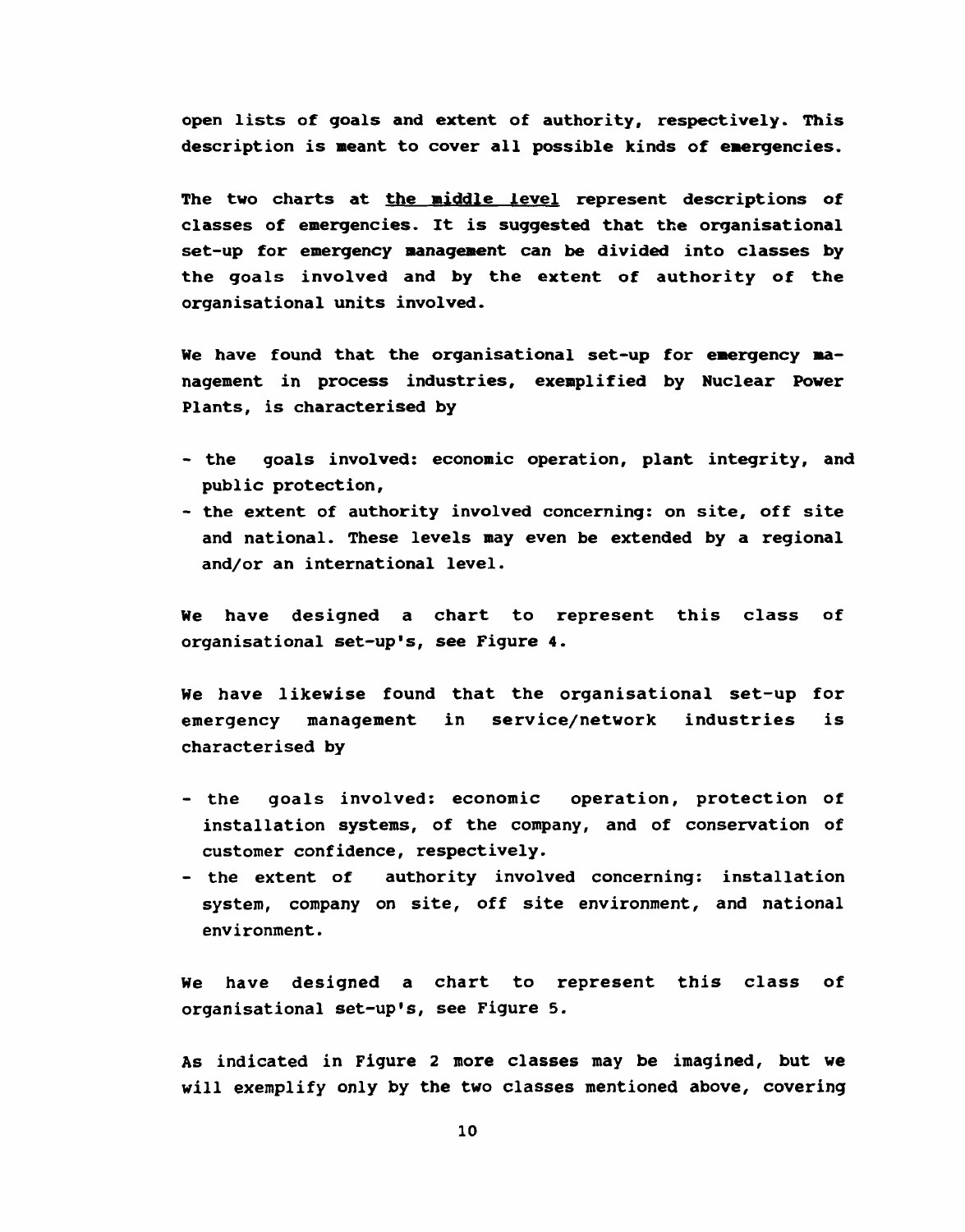the two applications originally focused upon in the objectives of the ISEN project.

The lowest level represents particular organisations of emergency management within each class. For the class of process industries the emergency management for nuclear power plants in different countries has been taken as examples. For the class of service/network industries four different kinds of emergency situations in computer centres have been chosen for illustration. For each particular organisation the procedures and the pattern of activation of the organisational units are specific. Many more particular organisations of emergency management within each class could be described.

The above mentioned examples have been used to demonstrate how well existing organisations fit into the developed organisational model. However, they have not been included in this paper but may be found in the first deliverable, D1, of the ISEM project<sup>2)</sup>.

### **4.1 The** ISEN **Organisational Model** for specific **classes**

Before we spell out the features of the model it is important to point out that it serves three purposes:

- First, it is intended to represent explicitly, when filled out in detail, the concrete EM organisational set-up, and escalation of EM activity for a particular plant or computer centre.
- Secondly, it is intended to be used as we have done as a means of identifying the general and specific functions which each organisational unit must fulfil during an emergency.
- Thirdly, it is intended to be used as a stepping stone towards representing the required flow of information among units at different stages of an emergency. The last objective is now explicitly addressed by the information flow model which was proposed by ENEA. This model is briefly presented below.

Referring to the charts of classes, Figures 4 and 5, the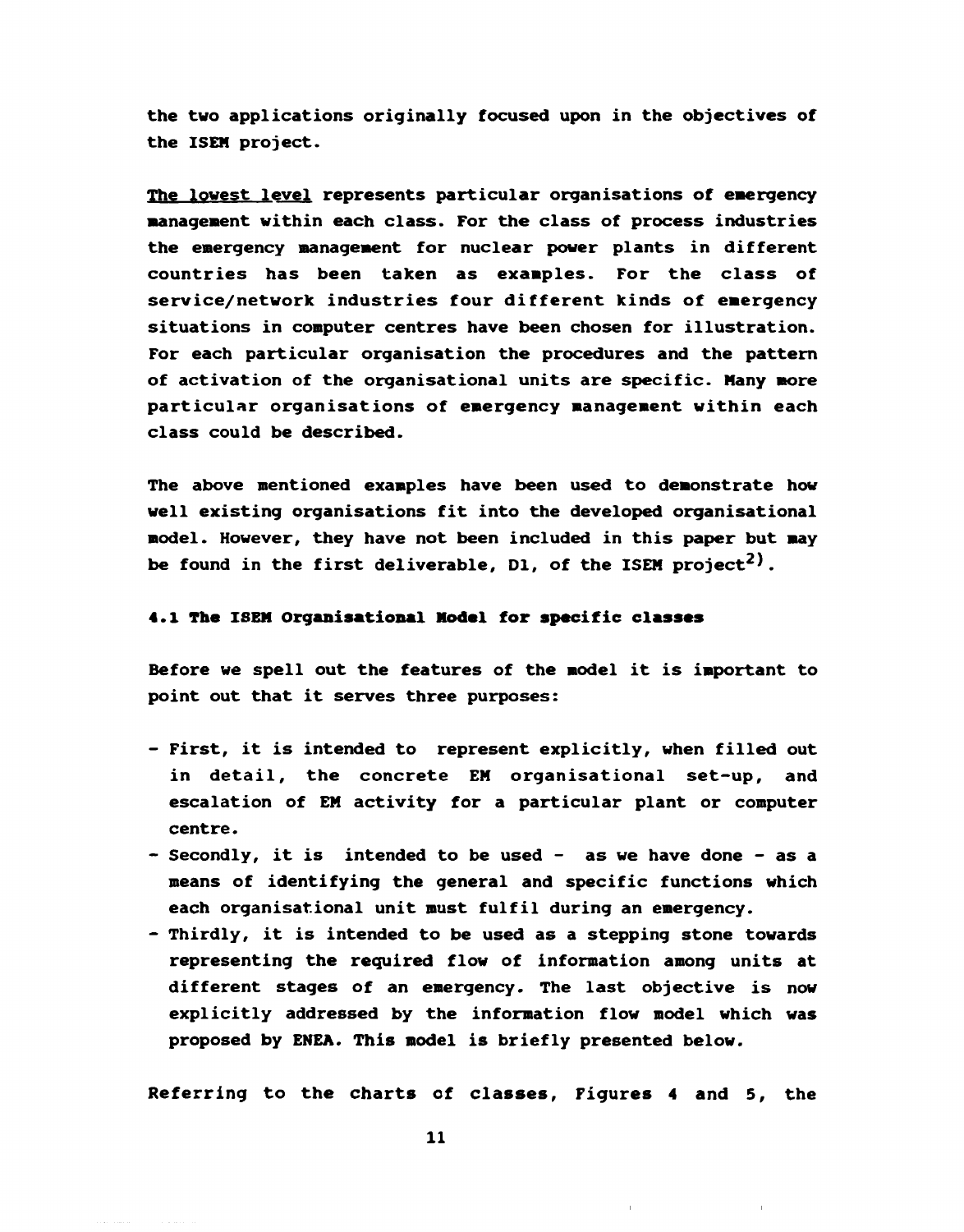**following concepts will be clarified: "The goals" and "The extent of authority".** 

**The goals: These are stated at the top of the chart. The particular set of goals define, we suggest, a class of emergencies. So, any process industrial EM is defined by the three goals indicated: Public protection. Plant integrity, and economic operation; and similarly any service/network EM is defined by the goals: Protection of customers confidence, of the company, of installation, and of economic operation. The shaded areas of the horisontal goal bars represent the currently active goal. This does not mean that the overall importance of the goals change in time; it means that relatively more resources and attention are required to secure the currently active or currently top priority goal. So, for instance, the preservation of customers' confidence is of greater overall and long-term importance than the protection of a building - say, for a bank; nevertheless, the bank's EM organisation may at a given time during an emergency be quite rational in devoting much greater effort to protecting the building - merely because the goal of maintaining customers' confidence is not threatened at that stage.** 

**The meaning of the distinction between passive and active protection of the public in the process industries is the following:** 

- **The passive protection is the situation in which the public is not involved actively, but protected by actions of the emergency management organisation.**
- **In the active protection phase the public is actively involved by, e.g., orders to go inside, close their doors and windows, and listen to the radio. In a more severe situation the public will receive instructions for an evacuation.**

**The reason for distinguishing the active and the passive protection phases is that in the latter phase there is an enlarged risk that people will react non rationally. The similar**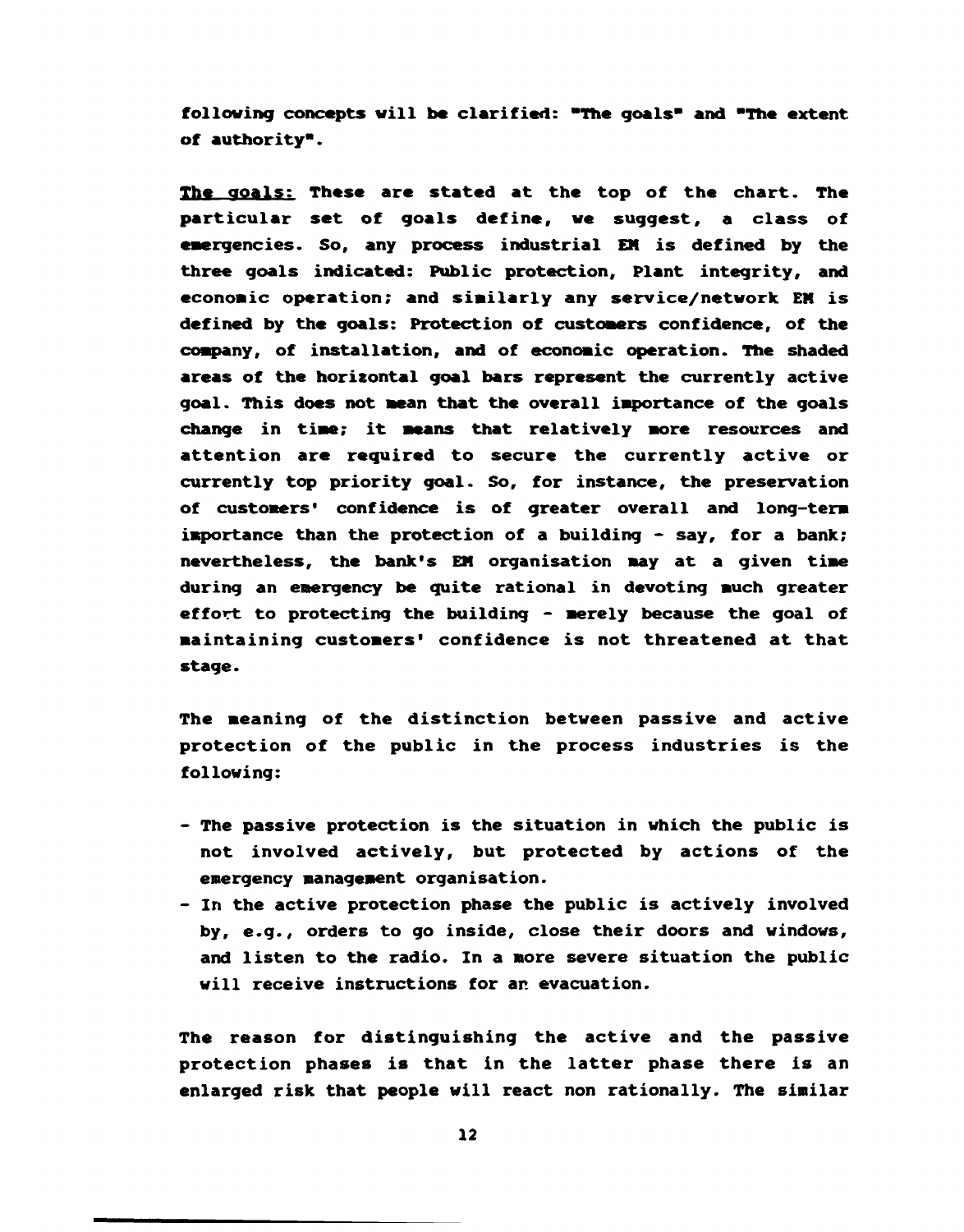phases for service EM - here described as company phase and customer phase - mean that only at the latter stage are the customers notified of the emergency and may therefore themselves initiate protective action or issue instructions to the company.

The extent of authority: This is indicated on the vertical axis. As the legend explains, the double-lined boxes are the units that at a given stage have the responsibility and authority within their "area" - either on-site, off-site, or nationally.

The following contains an illustration of the extent of authority combined with the escalation of activity among the units during a nuclear emergency, see Figure 4:

- In a normal situation the only active organisational unit is the control room staff, and the goal to be focused upon is the economic operation of the plant. During normal operation the process will be constantly watched by monitoring specific critical parameters.
- If one of these indicates an abnormal situation, the shift supervisor may be called and the responsibility will be passed to him. If needed, further technical expertise and managerial support from the plant owners' organisation may be brought in from outside the plant.
- If the situation evolves in an uncontrolled manner a site emergency management will be organised for an on-site emergency situation. Furthermore, the off-site local emergency organisation centre (EOC) will be notified. This centre will be responsible for the local off-site situation, while the responsibility for the operations at the plant still remains with the technical management of the plant. During the shift from one organisational set-up to the next the goal to be focused upon may shift from economic operation to plant integrity.
- If there is any risk of adverse consequences outside the plant as, for instance, toxic release, the emergency situation will change from site-emergency to general emergency. In the general emergency situation the organisation will develop concurrently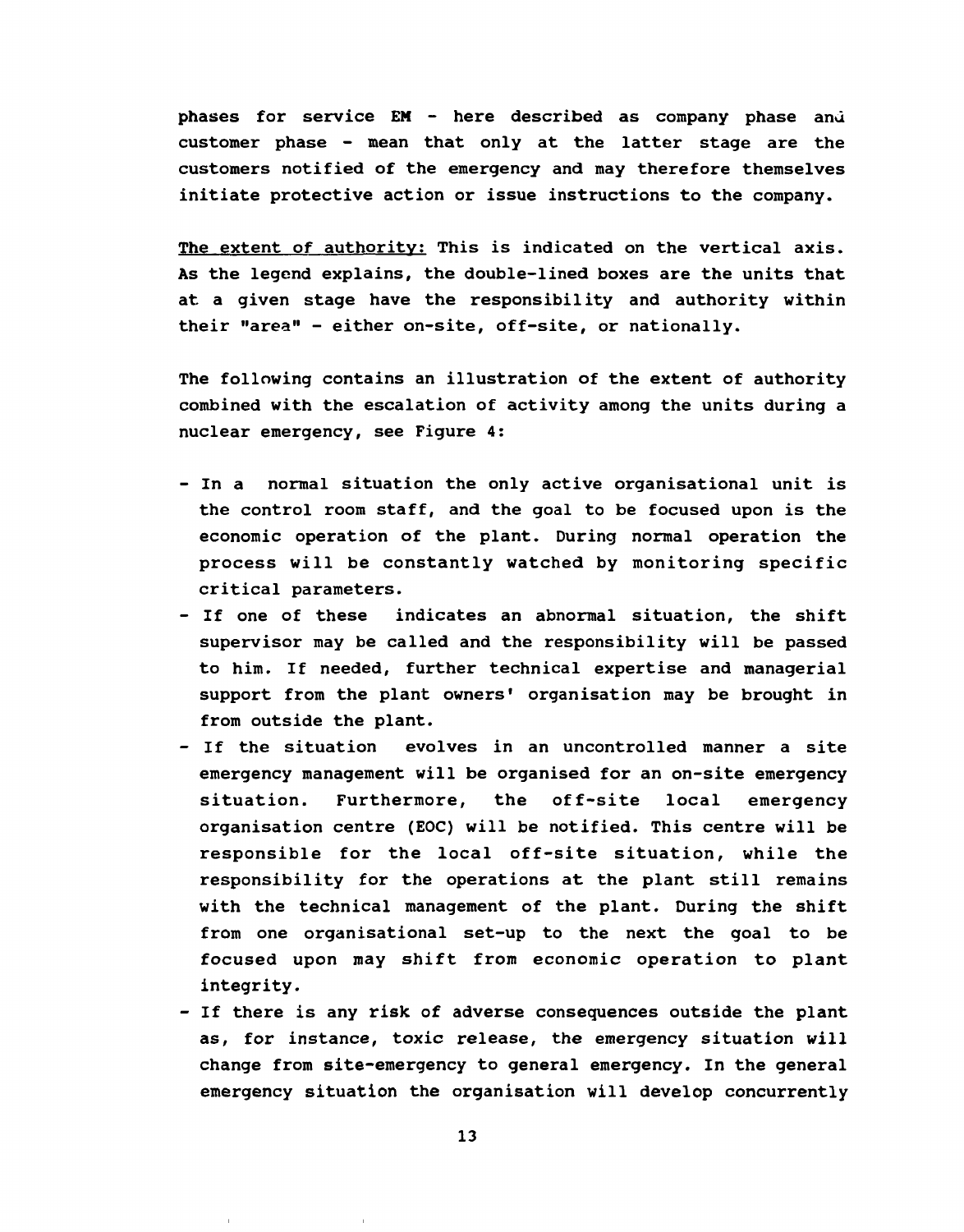with the evolvement of the accident corresponding to the different columns in this phase. In this case the local EOC will build up an off-site organisation calling the necessary agents such as police, fire brigade, meteorological advisory service, etc.. The first action of the local EOC will be to assess the current state, both concerning the plant and concerning the local off-site environment, that is, weather conditions, population distribution, etc.. In this situation the goal to be focused upon will change from plant integrity into public protection - divided in passive and active protection, respectively, as explained above.

- The last column of the organisational chart indicates the recovery phase where the shift in goals means the return from focusing on the highest goal via the next, ending with the economic operation as the focused goal in the recovery situation.

#### 4.2 Identification of general **and** specific functions

Each of the columns corresponds to a specific organisational setup or configuration. So, at each stage of the emergency (at each column of the organisational chart) the entire emergency organisation has to fulfil the following general functions (or "general tasks"):

- assessment of the current state and current prognosis for the plant/environment,
- assessment and possible revision of the current priority of overall goals (which goals require relatively more attention and resources now?),
- assessment of the need for additional actions and agents: the decision to alert additional agents or organisational units,
- establishment of communication links with units and agents,
- distribution of tasks and the co-ordination of information needed to relevant units and agents.

The general functions outlined above may be seen as methods for the entire present organisation to define specific functions for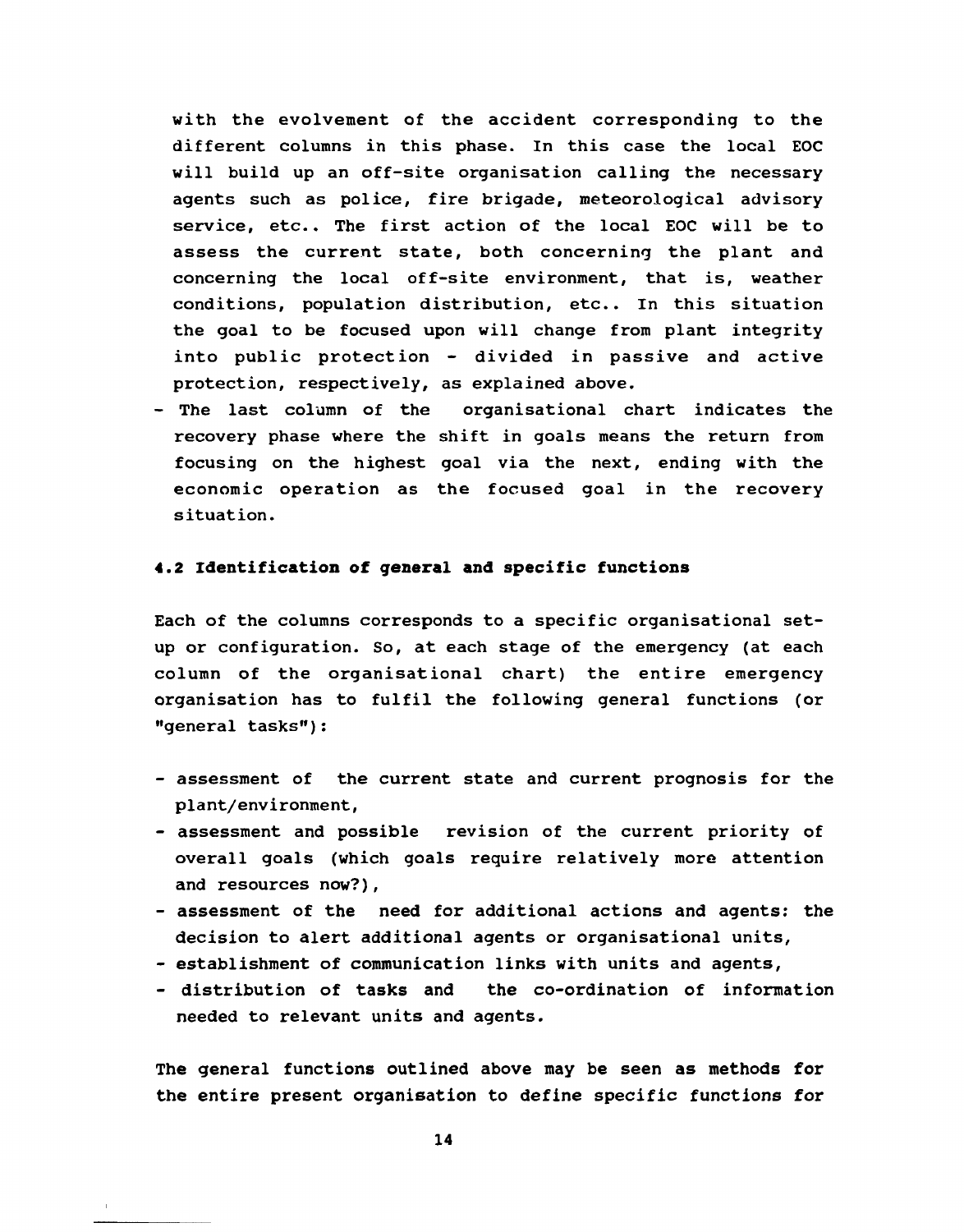each part (unit) of the organisation. This means that at a given time the specific functions will support fulfilment of the general functions.

Furthermore, the general functions will be means to decide upon the shift from one level of activity to the next. Generally speaking, the decision that additional units/agents are needed, means that next column of the organisational chart is entered. This may shift the current focused goal and it may shift the responsibility to a new unit.

It is important to realise that the time axis is not a simple linear one having equidistant time from one organisation to the next. Shift in organisation will depend on the specific situation including the escalation of the emergency situation and a decision taken by the actual organisational set-up.

Since the units and agents needed have been defined through these decisions, the nest step is to supply them with the tasks and information to perform proper actions. The description of these tasks is included in the information flow model presented in the next section.

### **5. The Information Flow Model**

As the most important support offered by the emergency management organisation is the supply of relevant information to the relevant agents, the next task is to establish communication links corresponding to the current organisational configuration. For this purpose each organisational unit will be described in detail in a specific template including information about position in the hierarchy (responsibility), tasks to be performed, available resources, and form and content of communication with other units. Based on these templates the final information flow scheme may be developed.

Consequently, the information flow model consists of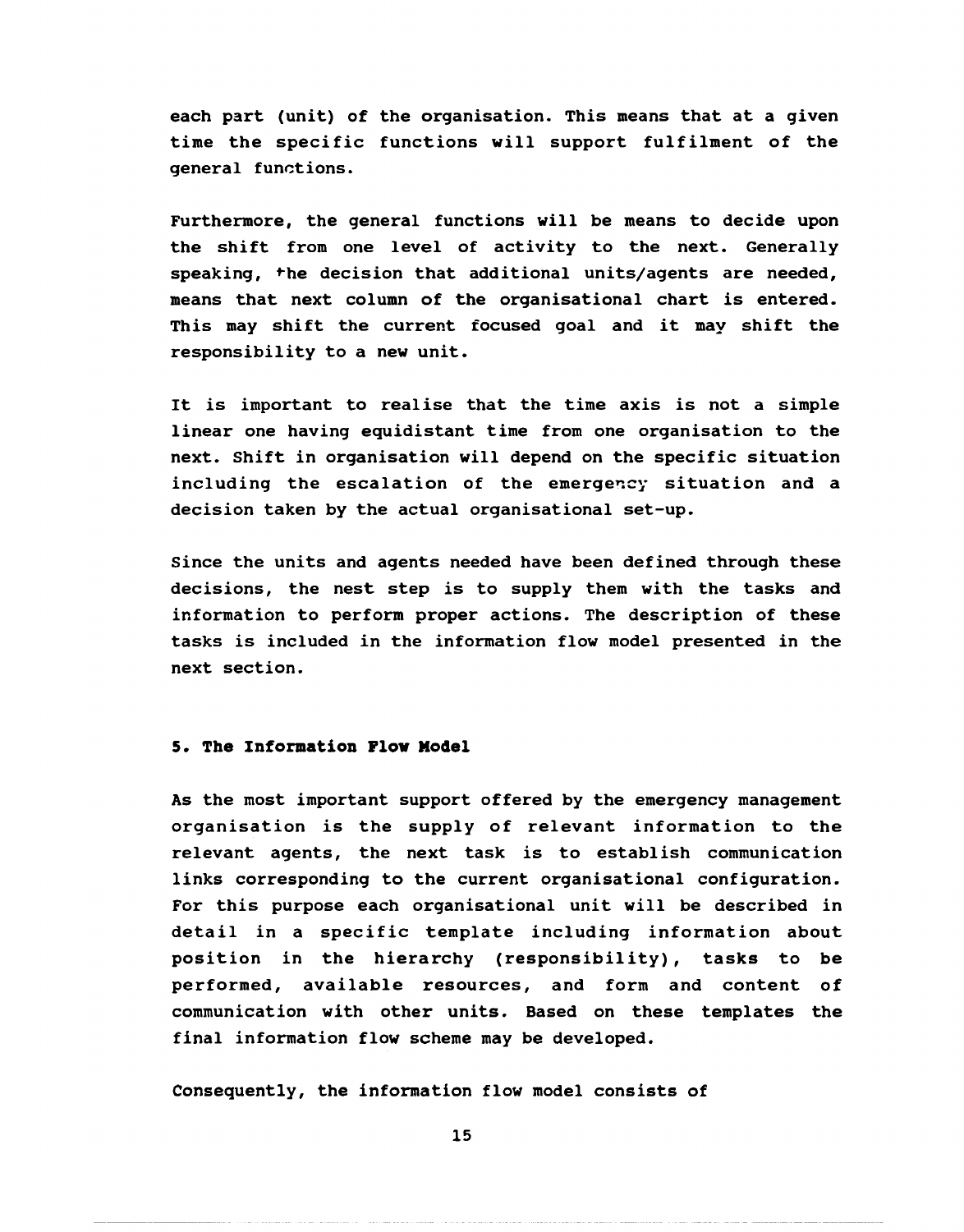- a format for templates for each organisational unit,
- a format for information flow charts,
- an accompanying set of definitions and explanations.

A complete flow chart will be rather complex and difficult to survey. Therefore, it has been decided to use different levels of resolution or details. These levels are called depth. At depth 1 we represent no further details than the undifferentiated layers of the EM organisation: organisations I, II, ... (see Figure 3) represented by the responsible unit for each extent of authority. At depth 2 the individual task units under the command of the responsible units are distinguishable, and at depth 3 the task units will be differentiated further into individual field units. Figure 6 gives an example of a flow diagram at depth 2 for a hypothetical emergency organisation using the agreed conventions concerning representation of names, responsible units, and informations.

#### 6. Conclusion

A detailed description of the application generator as well as the models may be found in reference 2. These components will act as a basis for more profound analysis of user requirements as well as information technology needed for performing requirement specifications and implementation of the final ISEM product.

The results of this project is expected to be close to final products, and the number of European countries represented by at least one partner makes it possible to make the results available in many countries simultaneously. Furthermore, the composition of the consortium may initiate additional co-operation even after the project's termination, as the different experience and industrial interest of the partners might trigger such a cooperation in those cases when specific know-how is required that cannot be provided by that national partner but by one of the other partners.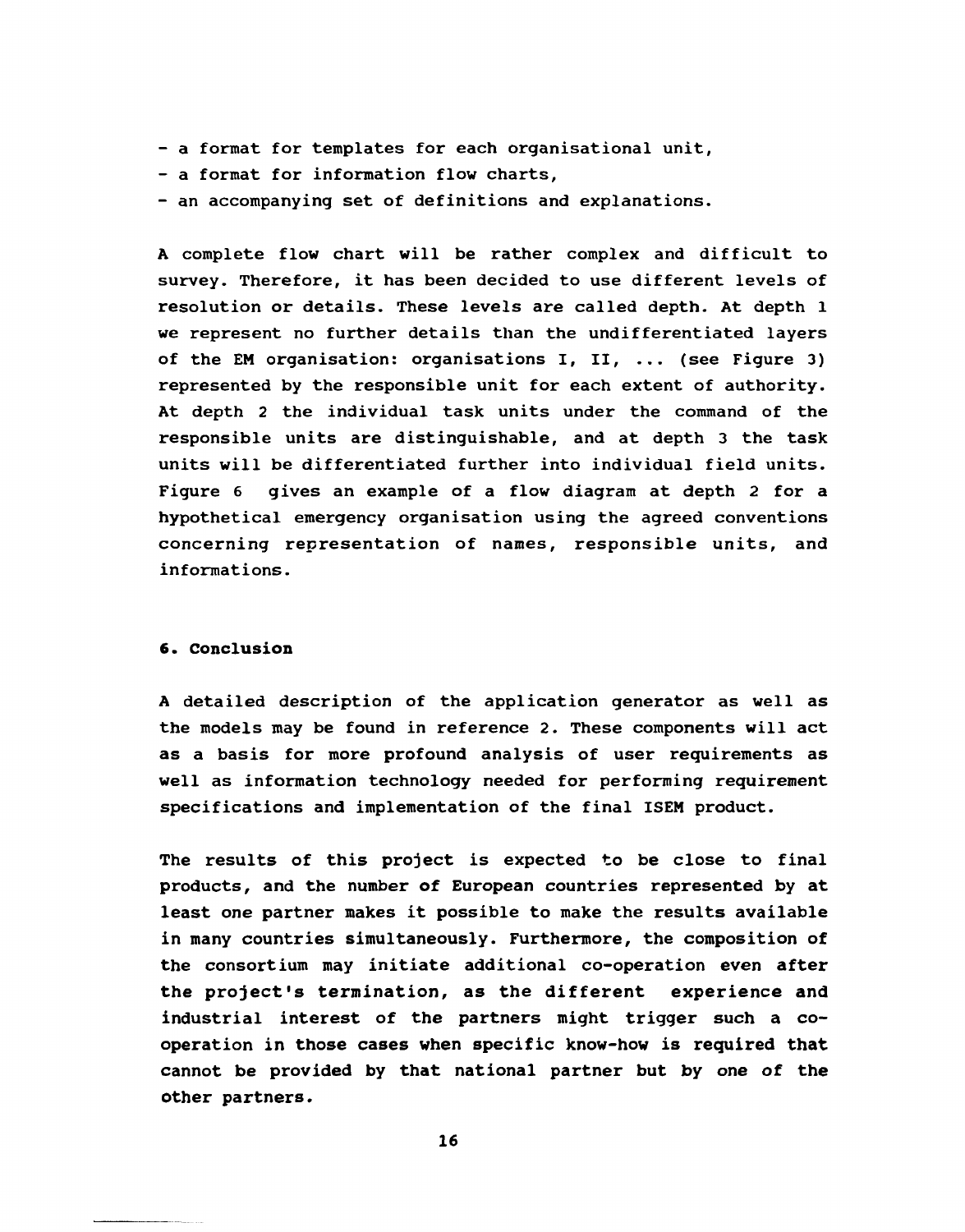# **References**

- $\mathbf{1}$ The INF-group concerning the Nordic project and the ISEMgroup concerning the European project, prepared by V. Andersen, project manager. Decision Support for Emergency Management, From the Nordic Project "NKA/INF: Information Technology for Accident and Emergency Management", to the European Project "IT Support for Emergency Management - ISEM", Risø-M-2788, 1989.
- $\overline{2}$ The ISEM-group, "IT Support for Emergency Management -ISEM", ESPRIT Project 2322, Deliverable 1, June 30, 1989.

(\*) The ISEM-group:

Partners:

| Risø National Laboratory | DК |
|--------------------------|----|
| Scaitech                 | DK |
| ADV/ORGA F.A. Meyer AG   | D  |
| <b>Tecnicas Reunidas</b> | E  |
| <b>VTT</b>               | SF |
| Tecnatom, S.A.           | E  |

Associated Partners:

| <b>JTAS</b>   | DK |
|---------------|----|
| Studsvik AB   | s  |
| <b>GRS</b>    | D  |
| <b>UITESA</b> | E  |
| <b>IGC</b>    | E  |
| <b>ENEA</b>   | т  |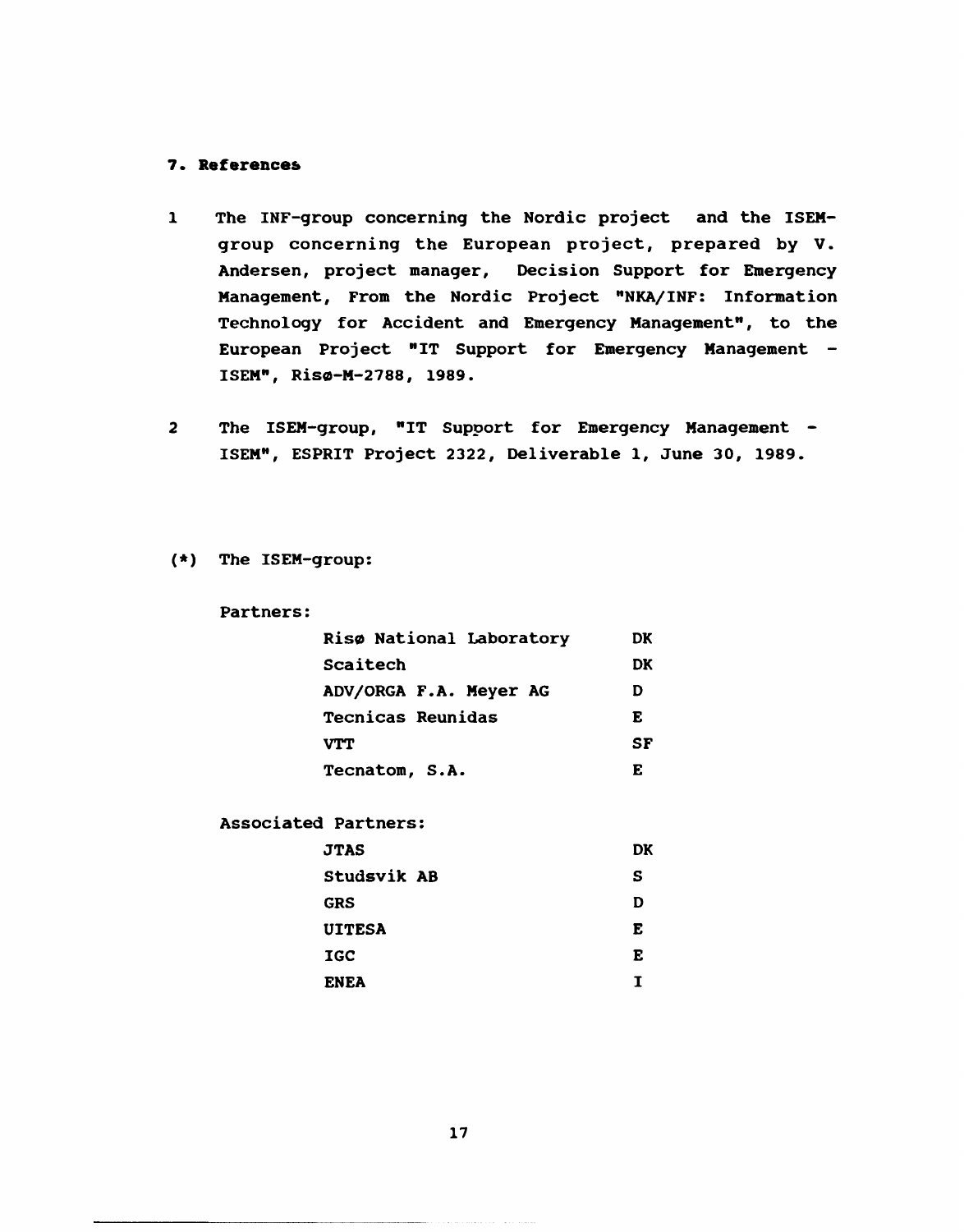

**Figure 1: The Application Generator**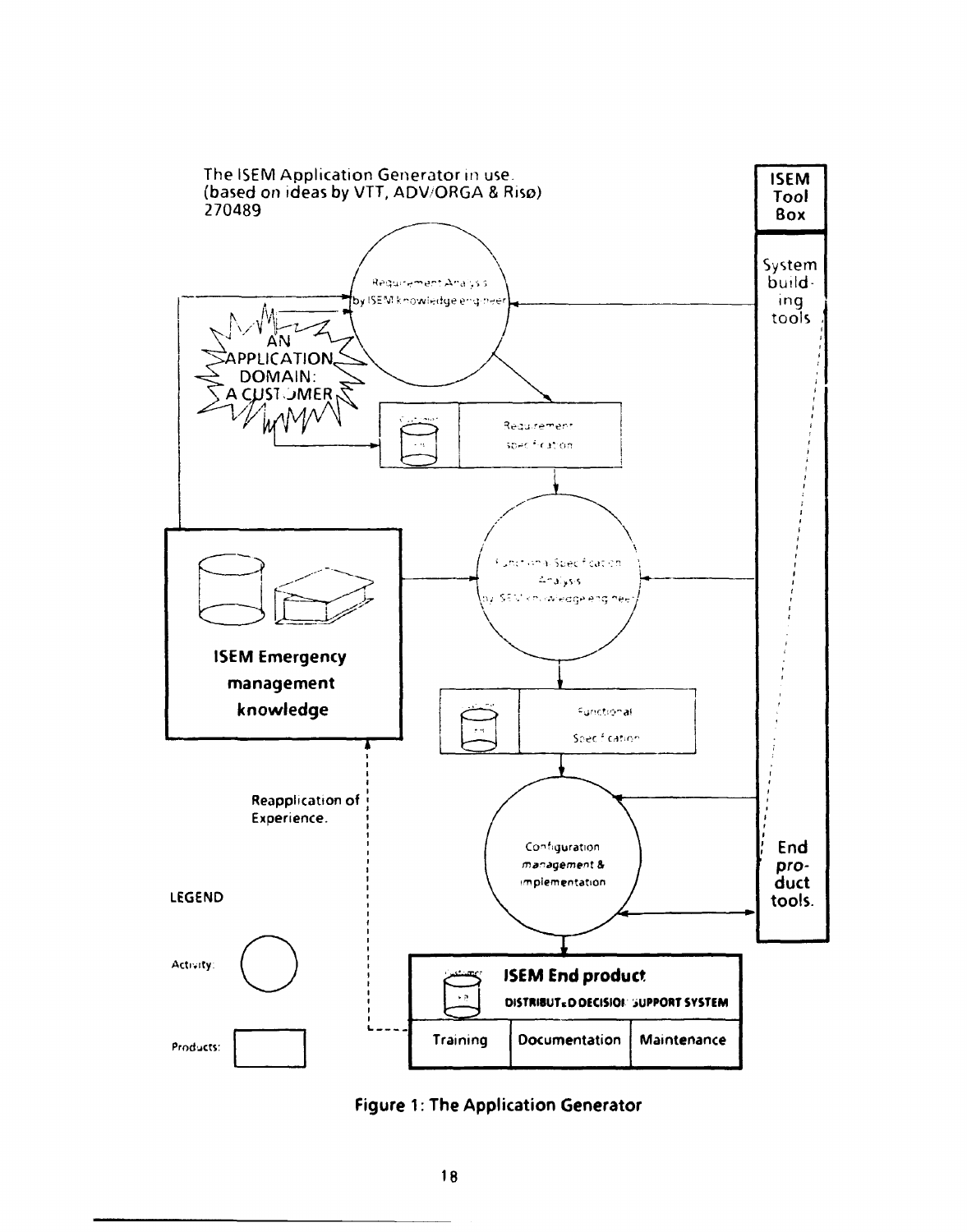| The generic chart:<br>Development in time of organizational setup for Emergency Management.<br>The charts of classes:<br>The chart of<br>The chart of<br>proces industrial<br><b>Classes of organizational</b><br>service/network<br>$\alpha$ , $\alpha$ , $\alpha$<br>setup foremergency<br>emergency management<br>emergency management<br>setup<br>management<br>setup<br>The charts of particular<br>$\cdots$<br>Tech-<br>Soft-<br><b>Life</b><br>Force<br>instances:<br>nical<br>Ma-<br>ware<br>ware<br>Fin-<br>Den-<br>failure<br>Spain<br>Italy<br>Fai-<br>Fai-<br>jeure<br>$\cdot$ $\cdot$ $\cdot$<br>Particularorganizational | <b>Overview of the Relationship Between Charts</b><br><b>of</b><br><b>Organizational Setup for Emergency Management</b> |  |  |      |      |       |       |       |      |  |  |  |
|----------------------------------------------------------------------------------------------------------------------------------------------------------------------------------------------------------------------------------------------------------------------------------------------------------------------------------------------------------------------------------------------------------------------------------------------------------------------------------------------------------------------------------------------------------------------------------------------------------------------------------------|-------------------------------------------------------------------------------------------------------------------------|--|--|------|------|-------|-------|-------|------|--|--|--|
|                                                                                                                                                                                                                                                                                                                                                                                                                                                                                                                                                                                                                                        |                                                                                                                         |  |  |      |      |       |       |       |      |  |  |  |
|                                                                                                                                                                                                                                                                                                                                                                                                                                                                                                                                                                                                                                        |                                                                                                                         |  |  |      |      |       |       |       |      |  |  |  |
| Emer-<br>Emer-<br>gency<br>gency<br>management<br>gency<br>gency                                                                                                                                                                                                                                                                                                                                                                                                                                                                                                                                                                       | setup for emergency                                                                                                     |  |  | mark | land | emer- | Emer- | lure. | lure |  |  |  |

 $\overline{6}$ 

Figure 2: Overview of the ISEM Organisational Model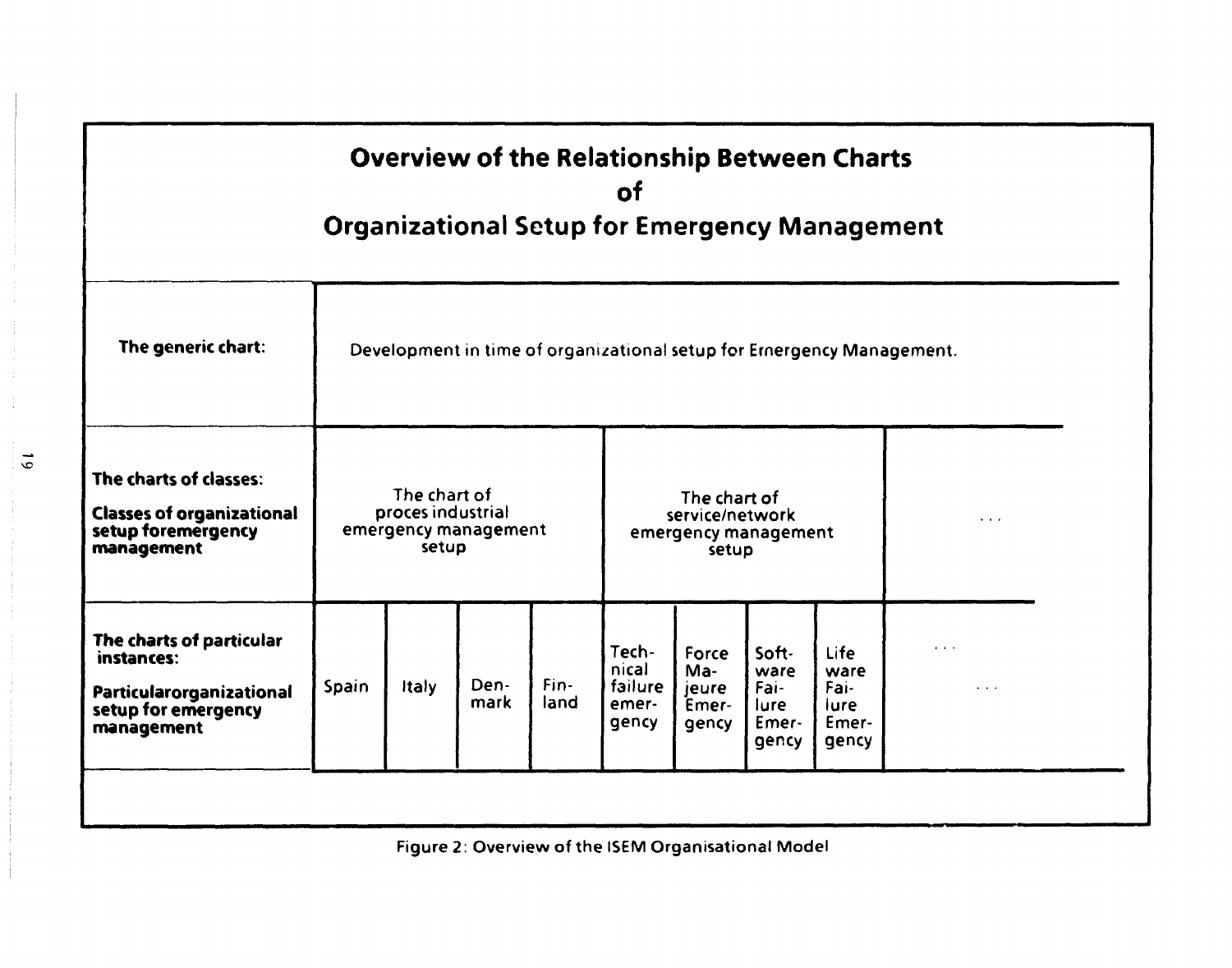

Figure 3: The Generic Representation of the Organisational Model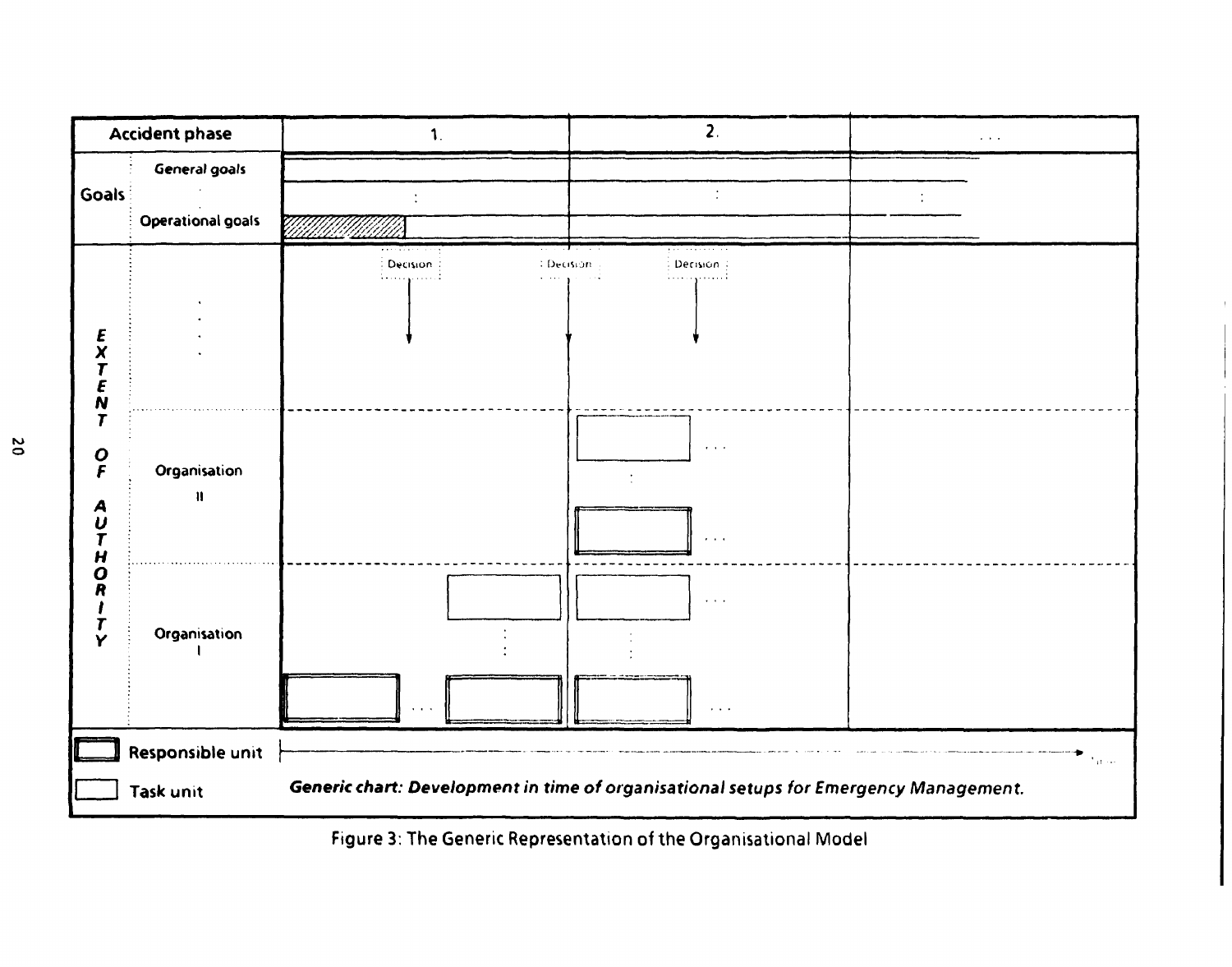

Figure 4: Generic Representation for the Process Industry

 $\overline{\mathbf{c}}$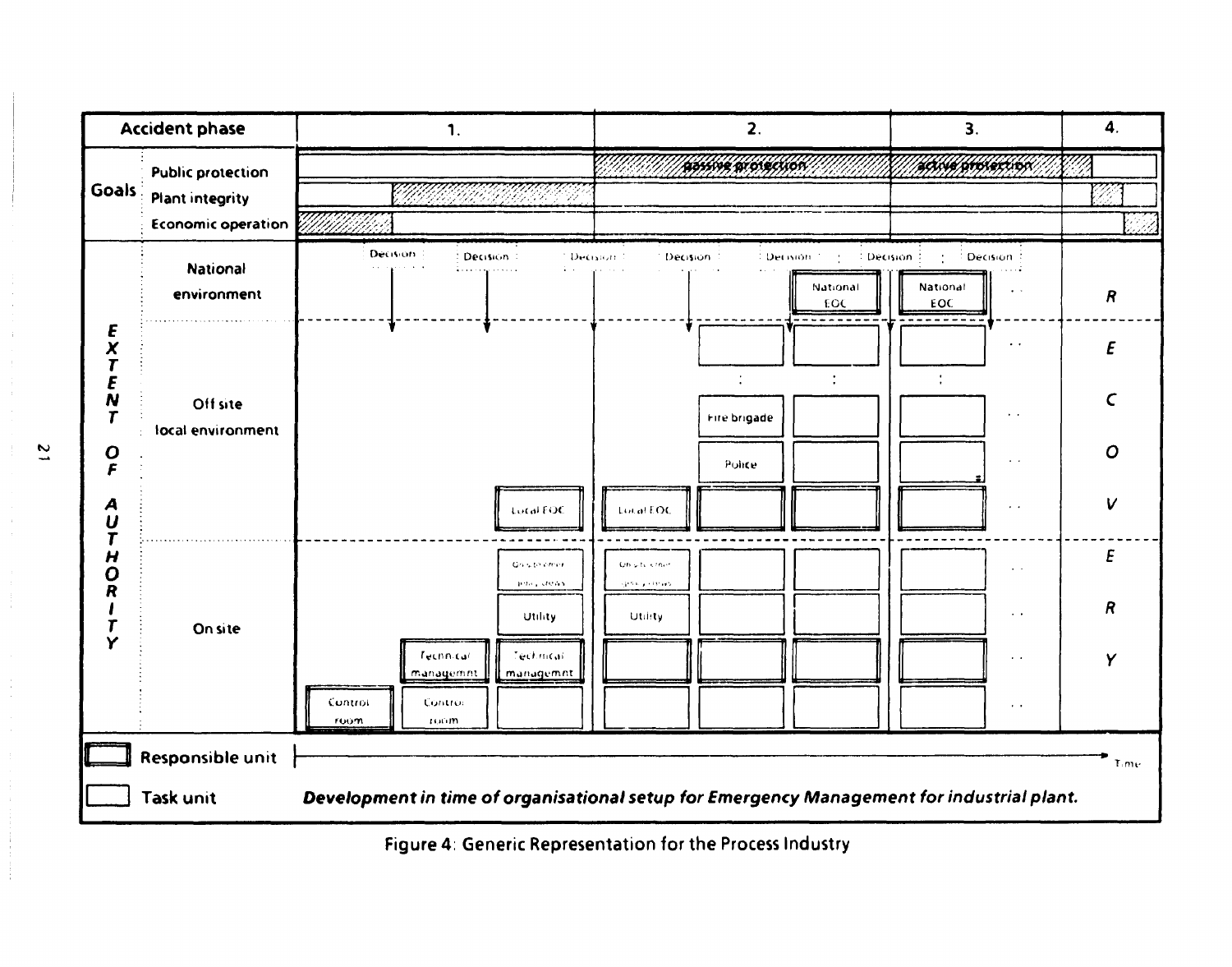

Figure 5: Generic Representation for the Service/Network Industry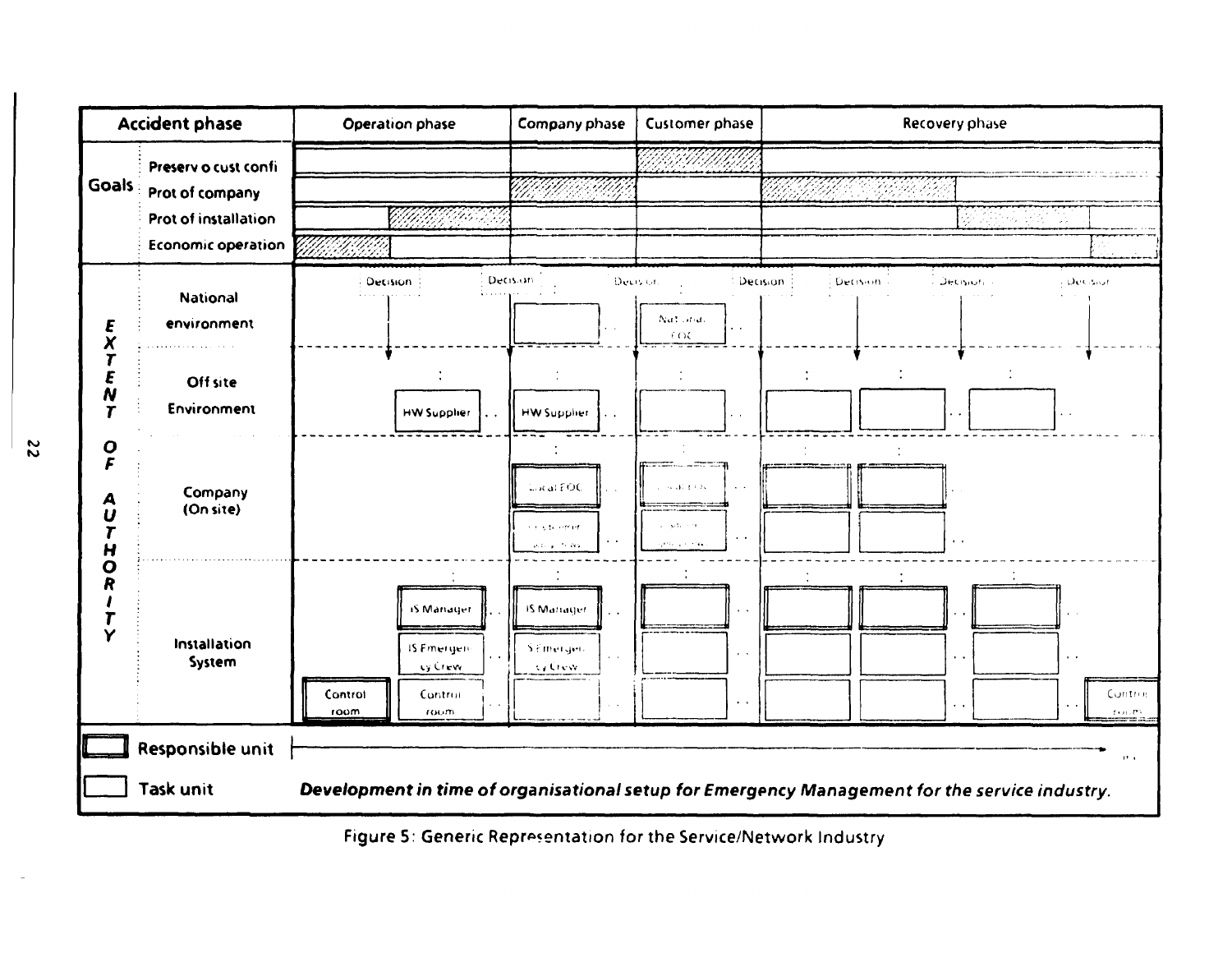# **Information flow diagram at depth 2:**



Figure 6: Example of Information flow diagram at depth 2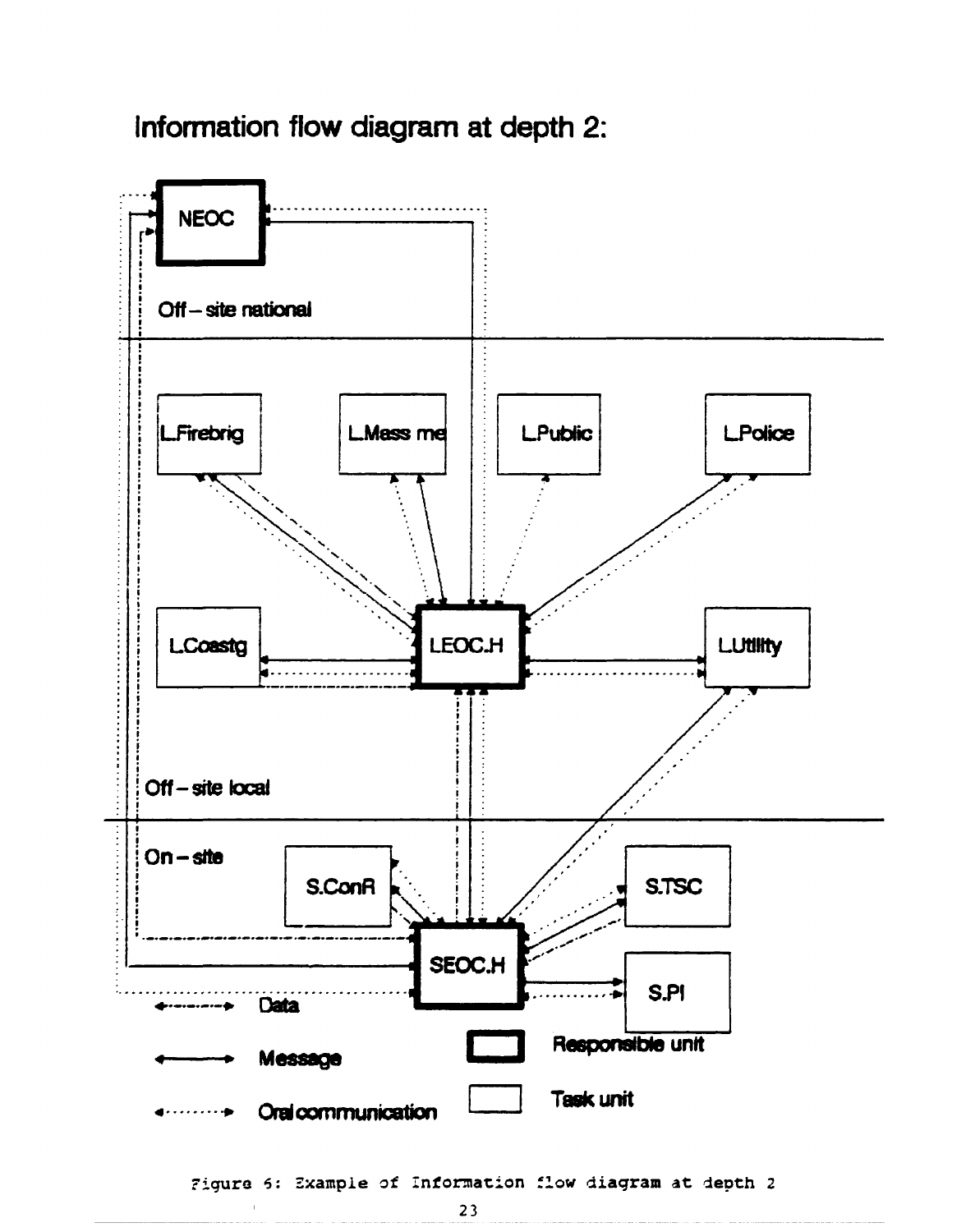**Riso National Laboratory** 

**Riso** –  $M - 2789$ 

| Title and author(s)                                                                | Date January 1990                       |
|------------------------------------------------------------------------------------|-----------------------------------------|
|                                                                                    | Department or group<br>Cognitive System |
| DEVELOPMENT OF A DESCRIPTIVE MODEL OF AN                                           | Group                                   |
| INTEGRATED INFORMATION SYSTEM TO SUPPORT<br>COMPLEX, DYNAMIC, DISTRIBUTED DECISION | Groups own registration number(s)       |
| MAKING FOR EMERGENCY MANAGEMENT IN LARGE                                           |                                         |
| ORGANISATIONS.                                                                     |                                         |
| Prepared by V. Andersen, H.B. Andersen                                             | Project/contract no.                    |
| E. Axel, and T. Petersen                                                           |                                         |
| <b>Tables</b><br>lilustrations<br><b>References</b><br>Pages<br>-6<br>25<br>2      | <b>ISBN</b><br>$87 - 550 - 1529 - 8$    |

Abstract (Max. 2000 char.)

A short introduction will be given to the European (ESPRIT II) project, "IT Support for Emergency Management - ISEM". The project is aimed at the development of an integrated information system capable of supporting the complex, dynamic, distributed decision making in the management of emergencies. The basic models developed to describe and construct emergency management organisations and their preparedness have been illustrated, and it has been stated that similarities may be found even in emergency situations that originally are of quite different nature.

**Descriptors** 

Descriptors - INIS:

DECISION MAKING: EMERGENCY PLANS; EUROPEAN COMMUNITIES; INFORMATION SYSTEMS; ORGANISATIONAL MODELS; PROGRESS REPORT; RESEARCH PROGRAMS.

le on request from Rias Library, Rise Netlonal Laboratory, (Rias Dibliotek, Forskningscenter Rise). P.O. Box 49, DK-4000 Rookilde, Denmark.

HR HOOW 99